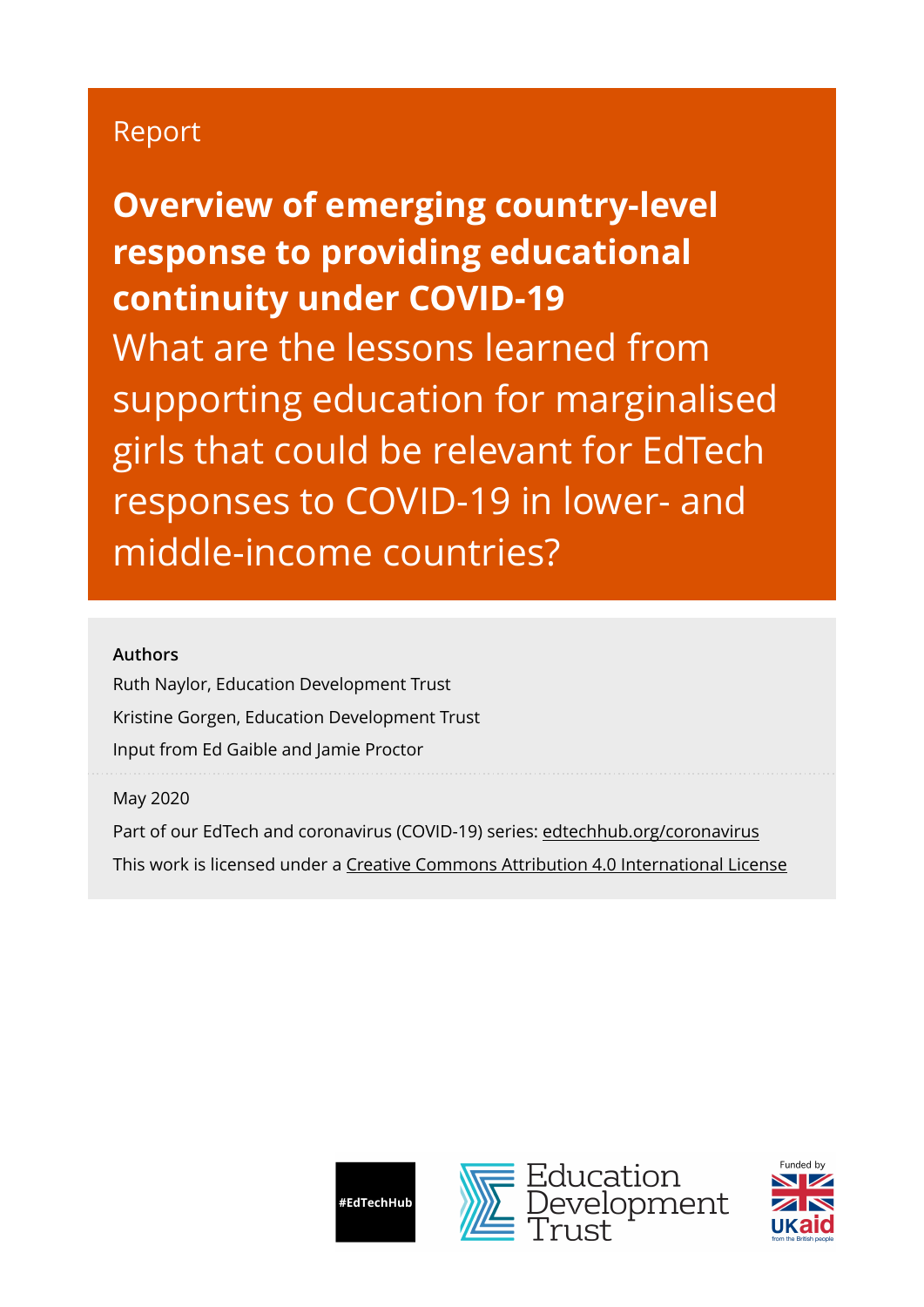# **Executive summary**

## **Scope of study**

- This report provides a rapid evidence summary of the impact of school closures on marginalised girls and presents strategies which involve elements of education technology to mitigate these negative impacts.
- In considering the broader evidence on what works in supporting marginalised girls' education, this report focuses on those that could be facilitated, through use of education technology, to support continuation of girls' learning in a context of school closures and to support their return to school once they reopen.
- Given that the most marginalised girls have very little access to education technology, and that this access will be further limited by school closures, this report includes strategies that require some face-to-face contact (for example, home visits, girls' club meetings), that can be facilitated or monitored using technology.
- Evidence on how education technology solutions can support learning among marginalised groups (including children with disabilities, special educational needs, and populations affected by conflict and crisis) during the Covid-19 pandemic is covered in other papers in this series (see #3 and #4). This paper therefore focuses in particular at addressing the gendered barriers to learning experienced by girls.

## **Key themes**

School closures in response to the Covid-19 pandemic threaten the education of millions of girls. Without urgent action, gains made in girls' education over recent decades could be reversed.

Strategies shown to be effective for the education of marginalised girls can be adapted to the Covid-19 pandemic context using appropriate technology. These include:

- mobile cash transfers:
- providing girls with devices, connections and data as part of a distance education package;
- media campaigns supporting return to school and promoting the economic returns to education for girls.

Gender considerations need to be included in the design and production of content for distance education courses which use technology. Strategies likely to be effective at increasing learning for girls include:

- ensuring a good representation of females among presenters and producers of content;
- supporting group learning, high-engagement learning, real-world learning and projectbased learning;
- ensuring girls have access to safe spaces (virtual or physical) where they can interact and learn together.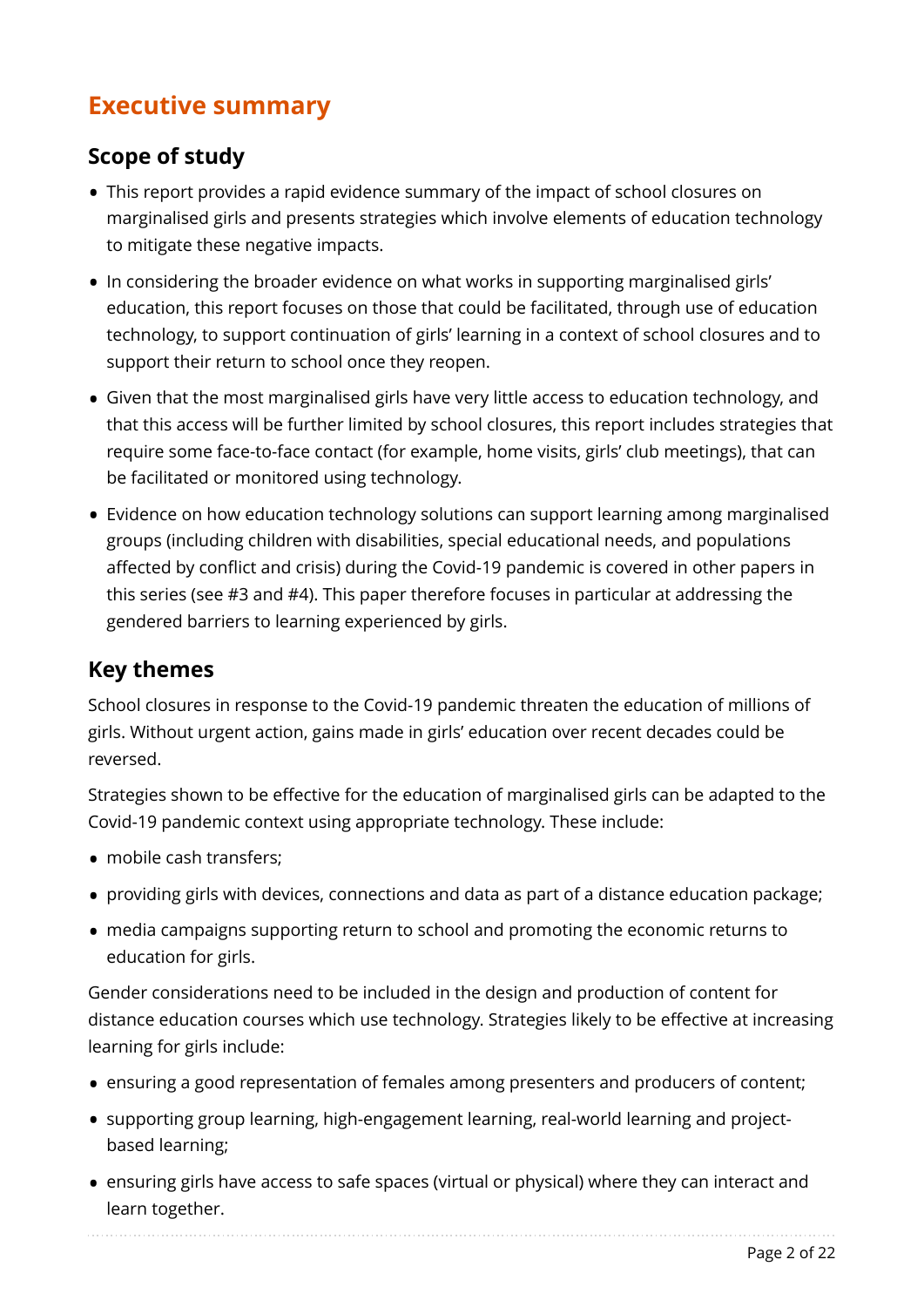There is a clear need for life skills and Sexual and Reproductive Health and Rights (SRHR) education. While there is a limited body of evidence indicating that such programmes can reduce the risk of early pregnancy, there is strong evidence of the protective effect of formal academic education.

Safeguarding considerations need to be considered, specifically regarding the increased risks of abuse in responses to the emergency (for example, in lockdowns) and the increased risks of online abuse associated with providing girls with internet access for educational purposes.

Education responses to the Covid-19 crisis should seek to leverage local networks and volunteers and coordinate with other sectors to deliver learning and protection support to marginalised girls at the household and local community levels.

Gendered barriers limiting access to education technology need to be identified and addressed, alongside infrastructure, hardware and cost-related barriers.

Education technology can offer solutions for collecting timely, disaggregated data to identify the most vulnerable girls and monitor their learning, yet few interventions involving ICTs are currently utilising this potential.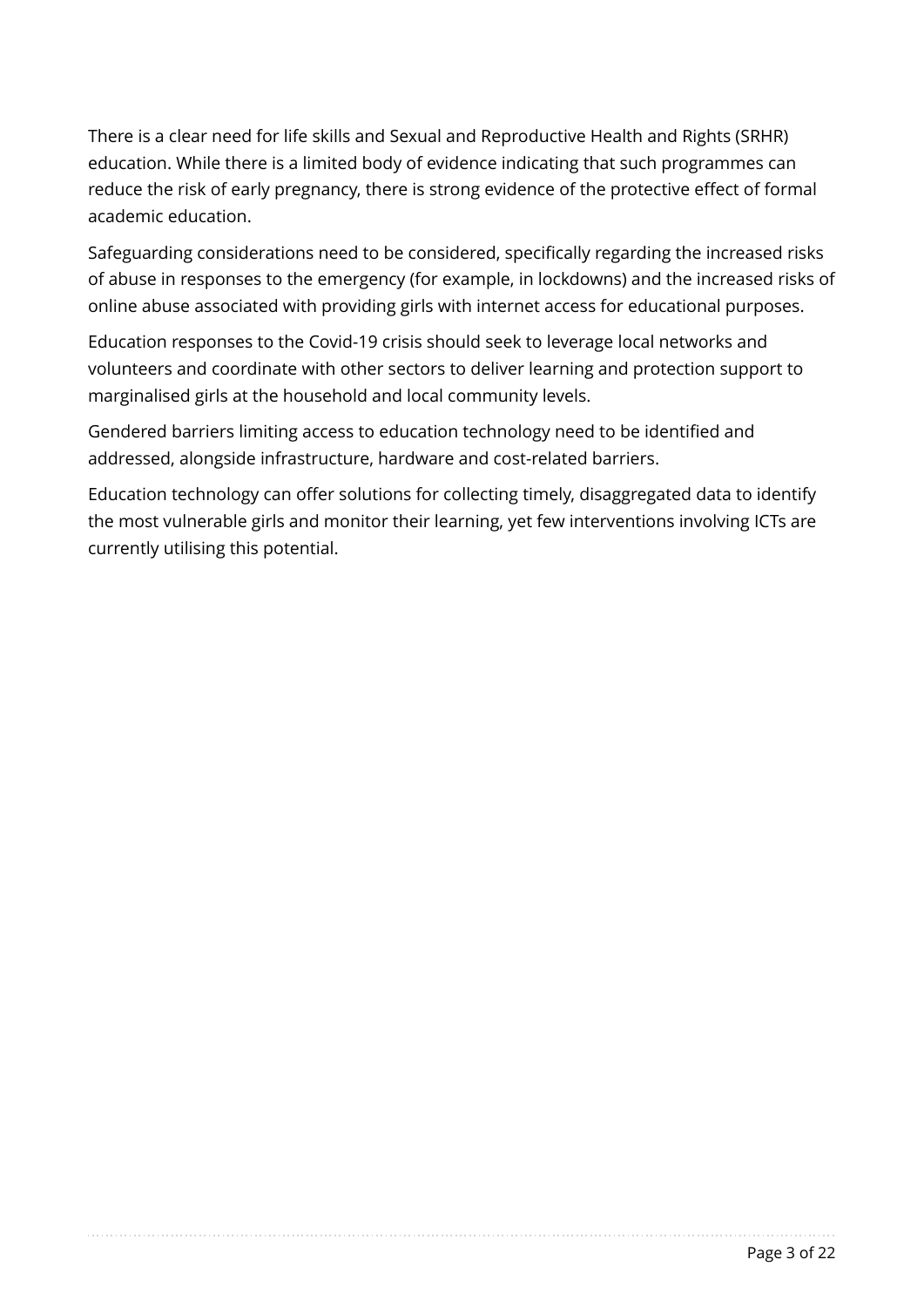# **Evidence and policy**

Evidence from past crises demonstrate that emergencies exacerbate existing gender inequalities and put adolescent girls – especially the most marginalised – at increased risk of falling further behind in their education, of early and forced marriages, and of early pregnancy, making it less likely that they will return to schools once they reopen<sup>[1](#page-3-0)</sup>. This is for several reasons:

- <span id="page-3-7"></span><span id="page-3-6"></span>• School closures increase the burden of household chores and childcare, leaving girls less time available to study.[2](#page-3-1)
- <span id="page-3-8"></span>• School closures limit girls' access to social and nutritional support, further impacting on their wellbeing and capacity to learn.[3](#page-3-2)
- <span id="page-3-9"></span>• Child marriage and transactional sex may be adopted in attempts to deal with the economic shocks caused by emergencies[.4](#page-3-3)
- <span id="page-3-10"></span>• Girls in emergencies are at increased risk of gender-based violence (GBV). There is evidence that Covid-19 has led to a sharp rise in such violence[.5](#page-3-4)
- <span id="page-3-11"></span>• Emergencies limit girls' access to Sexual and Reproductive Health and Rights (SRHR) information and services, which can further contribute to an increase in adolescent pregnancy. In the most disrupted areas in Sierra Leone during the Ebola crisis, adolescent pregnancy increased by up to 65%.[6](#page-3-5)

<span id="page-3-2"></span> UNICEF (2020). *Five Actions for Gender Equality in the COVID-19 Response.* UNICEF technical note. [3](#page-3-8) [https://www.unicef.org/media/66306/](https://www.unicef.org/media/66306/file/Five%20Actions%20for%20Gender%20Equality%20in%20the%20COVID-19%20Response:%20UNICEF%20Technical%20Note.pdf)file/ [Five%20Actions%20for%20Gender%20Equality%20in%20the%20COVID-19%20Response:](https://www.unicef.org/media/66306/file/Five%20Actions%20for%20Gender%20Equality%20in%20the%20COVID-19%20Response:%20UNICEF%20Technical%20Note.pdf) [%20UNICEF%20Technical%20Note.pdf](https://www.unicef.org/media/66306/file/Five%20Actions%20for%20Gender%20Equality%20in%20the%20COVID-19%20Response:%20UNICEF%20Technical%20Note.pdf)

<span id="page-3-3"></span> O'Donnell, M., Akmal, M., Hares, S. (2020). *A New Survey on the Risks of School Closures for Girls. Centre for Global* [4](#page-3-9) *Development.* Blog Post. [Online]. Accessed at: <https://www.cgdev.org/blog/new-survey-risks-school-closures-girls>. Also Plan International (2013). *State of the World's girls report 2013: in double jeopardy: girls and disasters.* London: [Plan International. \[Online\]. Accessed at: https://plan-international.org/publications/girls-learning-investigating](https://plan-international.org/publications/girls-learning-investigating-classroom-practices-promote-girls-learning)[classroom-practices-promote-girls-learning;](https://plan-international.org/publications/girls-learning-investigating-classroom-practices-promote-girls-learning) Salem, H., (2018). *The Transitions Adolescent Girls Face: Education in Conflict-Affected Settings.* Literature Review. REAL Centre, University of Cambridge. [https://doi.org/10.5281/](https://doi.org/10.5281/zenodo.1247332) [zenodo.1247332](https://doi.org/10.5281/zenodo.1247332)

<span id="page-3-5"></span><sup>[6](#page-3-11)</sup> Albrectsen, A. & Giannini, S. (2020).

<span id="page-3-0"></span>Albrectsen, A. & Giannini, S. (2020). *Covid-19 school closures around the world will hit girls hardest.* Plan [1](#page-3-6) International and UNESCO. Blog post. 31st March 2020. [Online]. Accessed at: [https://en.unesco.org/news/covid-19](https://en.unesco.org/news/covid-19-school-closures-around-world-will-hit-girls-hardest) [school-closures-around-world-will-hit-girls-hardest;](https://en.unesco.org/news/covid-19-school-closures-around-world-will-hit-girls-hardest) Plan International (2019). *Left Out Left Behind: adolescent girls' secondary education in crisis.* Plan International UK; London. [Online]. Accessed at: [https://www.planinternational.nl/](https://www.planinternational.nl/uploaded/2019/06/Left-out-Left-behind-report.pdf?x65987) [uploaded/2019/06/Left-out-Left-behind-report.pdf?x65987](https://www.planinternational.nl/uploaded/2019/06/Left-out-Left-behind-report.pdf?x65987). Salem 2018

<span id="page-3-1"></span>UNESCO (2020) *Covid-19 education response webinar: addressing the gender dimension of COVID-related school* [2](#page-3-7) *closures.* [Synthesis report. 3rd April 2020. \[Online\]. Accessed at: https://apa.sdg4education2030.org/sites/](https://apa.sdg4education2030.org/sites/apa.sdg4education2030.org/files/2020-04/UNESCO%20COVID-19%20webinar-Addressing%20the%20gender%20dimensions%20of%20school%20closures.pdf) apa.sdg4education2030.org/fi[les/2020-04/UNESCO%20COVID-19%20webinar-](https://apa.sdg4education2030.org/sites/apa.sdg4education2030.org/files/2020-04/UNESCO%20COVID-19%20webinar-Addressing%20the%20gender%20dimensions%20of%20school%20closures.pdf)[Addressing%20the%20gender%20dimensions%20of%20school%20closures.pdf](https://apa.sdg4education2030.org/sites/apa.sdg4education2030.org/files/2020-04/UNESCO%20COVID-19%20webinar-Addressing%20the%20gender%20dimensions%20of%20school%20closures.pdf)

<span id="page-3-4"></span>Care and International Rescue Committee (2020). *Global Rapid Gender Analysis For COVID-19*. [Online]. Accessed at: [5](#page-3-10) https://inee.org/system/fi[les/resources/globalrgacovidrdm33120](https://inee.org/system/files/resources/globalrgacovidrdm33120final.pdf)final.pdf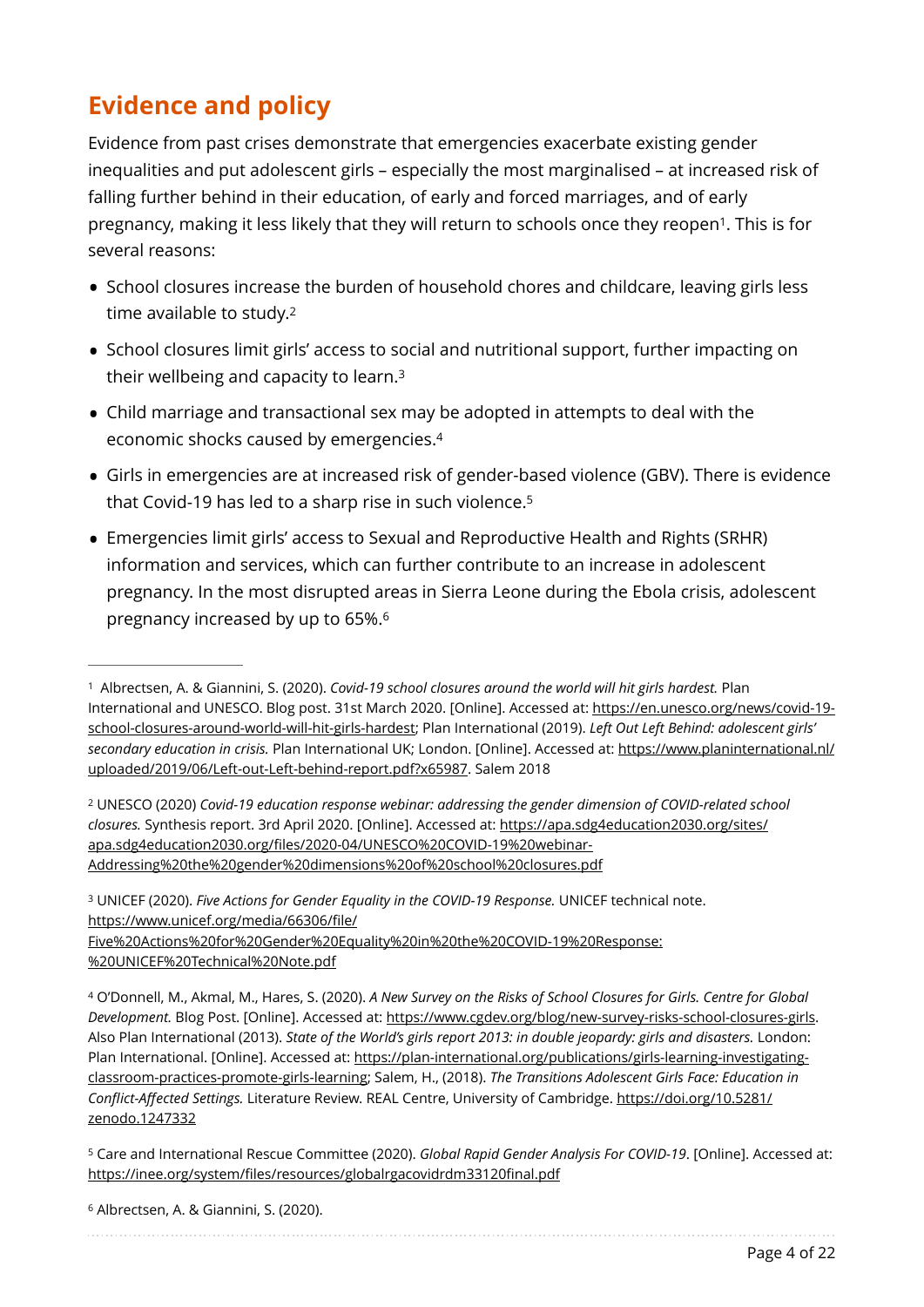<span id="page-4-10"></span><span id="page-4-9"></span><span id="page-4-8"></span>Early childbearing and marriage are common causes of school dropout<sup>7</sup>[,](#page-4-0) with social norms, stigma, and government and school policies all acting as barriers to pregnant girls, young mothers and young brides attending school. Following the Ebola crisis, the Sierra Leone government excluded visibly pregnant girls from school<sup>8</sup>[,](#page-4-1) a ban that has only recently been revoked<sup>9</sup>[.](#page-4-2) The most disrupted areas of Sierra Leone (which, as we have seen, witnessed an increase in adolescent pregnancies) saw a 16% decrease in girls' enrolment once schools reopened<sup>10</sup>[.](#page-4-3) Without urgent action to support and protect marginalised girls in the current pandemic, similar decreases in girls' access to education could be seen globally, prematurely ending the education of millions of girls<sup>[11](#page-4-4)</sup>.

## <span id="page-4-12"></span><span id="page-4-11"></span>**Strategies shown to be effective for the education of marginalised girls can be adapted to the Covid-19 pandemic context using appropriate technology.**

Such strategies can be used in a variety of ways, to mitigate the impact of different elements of the crisis on girls' learning.

#### **1. Addressing economic shocks and the costs of education**

<span id="page-4-14"></span><span id="page-4-13"></span>Cash transfers have been shown to be an effective means of increasing girls' participation in education and can be delivered through mobile phones<sup>12</sup>[.](#page-4-5) Whilst it should be noted that cash transfers do not appear to be a cost-effective way to improve learning outcomes of girls in school<sup>[13](#page-4-6)</sup>, there is a reasonable body of evidence from lower- and middle-income countries that cash transfers can reduce early pregnancies<sup>14</sup>[.](#page-4-7) Cash transfers can mitigate the negative

<span id="page-4-2"></span> British Broadcasting Corporation (BBC) (2020). *Sierra Leone overturns ban on pregnant schoolgirls.* BBC news article, [9](#page-4-10) 30th March 2020 <https://www.bbc.co.uk/news/world-africa-52098230>

<span id="page-4-3"></span><sup>[10](#page-4-11)</sup> Bandiera, O, Buehren, N., Goldstein, M., Rasul, I. & Samurra, A. (2019). *The Economic Lives of Young Women in the Time of Ebola: Lessons from an Empowerment Program. World bank policy working paper 8760.* Washington DC: World Bank.

<span id="page-4-4"></span> Fry, L., & Lei, P. (2020). *Girls' education and COVID-19: What past shocks can teach us about mitigating the impact of* [11](#page-4-12) *pandemics.* [Malala Fund. \[Online\]. Accessed at: https://downloads.ctfassets.net/0oan5gk9rgbh/](https://downloads.ctfassets.net/0oan5gk9rgbh/6TMYLYAcUpjhQpXLDgmdIa/dd1c2ad08886723cbad85283d479de09/GirlsEducationandCOVID19_MalalaFund_04022020.pdf) [6TMYLYAcUpjhQpXLDgmdIa/dd1c2ad08886723cbad85283d479de09/](https://downloads.ctfassets.net/0oan5gk9rgbh/6TMYLYAcUpjhQpXLDgmdIa/dd1c2ad08886723cbad85283d479de09/GirlsEducationandCOVID19_MalalaFund_04022020.pdf) [GirlsEducationandCOVID19\\_MalalaFund\\_04022020.pdf](https://downloads.ctfassets.net/0oan5gk9rgbh/6TMYLYAcUpjhQpXLDgmdIa/dd1c2ad08886723cbad85283d479de09/GirlsEducationandCOVID19_MalalaFund_04022020.pdf)

<span id="page-4-5"></span>[12](#page-4-13) Sperling & Winthrop (2015).

<span id="page-4-6"></span>[13](#page-4-14) Snilstveit, B., Stevenson, J., Phillips, D., Vojtkova, M., Gallagher, E., Schmidt, T., Jobse, H., Geelen, M., Pastorello, M., and Eyers, J. (2015). *Interventions for improving learning outcomes and access to education in low- and middle- income countries: a systematic review*. 3ie Systematic Review 24. London: International Initiative for Impact Evaluation (3ie).

<span id="page-4-7"></span>[14](#page-4-15) McQueston, K., Rachel Silverman, R., Glassman, A. (2012). *Adolescent Fertility in Low- and Middle-Income Countries: Effects and Solutions.* CGD Working Paper 295. Washington, D.C.: Center for Global Development.

<span id="page-4-15"></span><span id="page-4-0"></span>Sperling, G. & Winthrop, R. (2015). *What works in girls' education: evidence for the world's best investment.* [7](#page-4-8) Washington: Brookings Institution. [Online]. Accessed at: [https://www.brookings.edu/wp-content/uploads/2016/07/](https://www.brookings.edu/wp-content/uploads/2016/07/What-Works-in-Girls-Educationlowres.pdf) [What-Works-in-Girls-Educationlowres.pdf](https://www.brookings.edu/wp-content/uploads/2016/07/What-Works-in-Girls-Educationlowres.pdf)

<span id="page-4-1"></span>Bruce, J. (2016). *The difficulties of 'living while girl'*. Journal of virus eradication, 2(3), 177. [Online]. Accessed at: [8](#page-4-9) <https://www.ncbi.nlm.nih.gov/pmc/articles/PMC4967971/>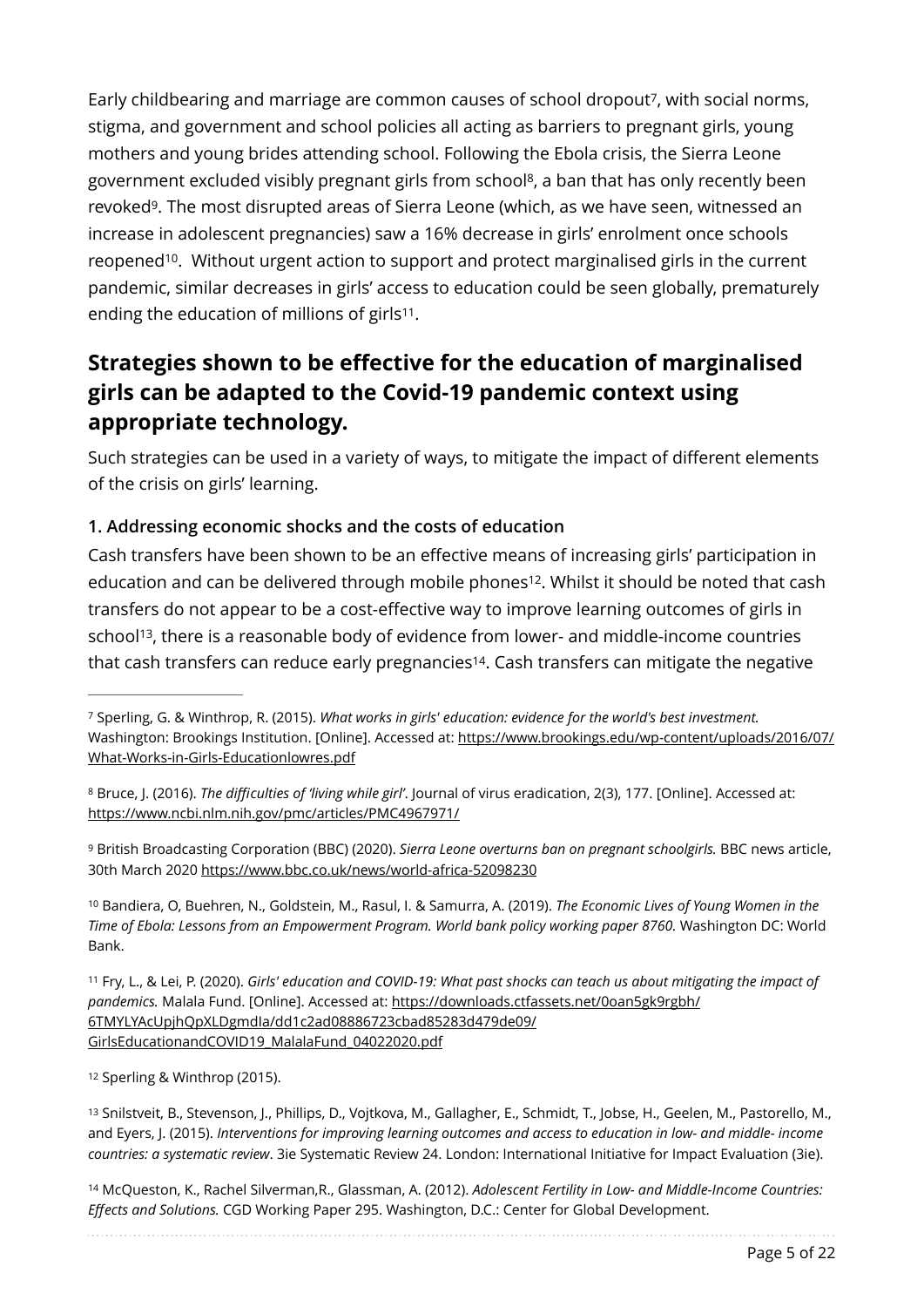<span id="page-5-5"></span>impacts of the economic shock of the pandemic for girls in lower-income households, which can include increased reliance on income from transactional sex and child marriage<sup>15</sup>[.](#page-5-0) However, there have been limited rigorous studies of the impact of cash transfers during emergencies on protecting girls. A systematic review of the impact of cash transfers in humanitarian contexts found only one related impact evaluation. This study, from Ecuador, found that cash transfers significantly reduced the risk of GBV<sup>16</sup>[.](#page-5-1) The review also concluded that in humanitarian contexts, mobile transfers may be more effective than physical cash transfers.

<span id="page-5-7"></span><span id="page-5-6"></span>A review of interventions aimed at reducing pregnancy rates in lower- and middle-income countries<sup>[17](#page-5-2)</sup> found that interventions providing material incentives to support school attendance (specifically conditional cash transfers and provision of free uniforms) consistently resulted in a significant reduction in the likelihood of early marriage and, in most cases, to a reduction in early pregnancy rates. The protective effect of the cash transfers on girls in these studies appears to have been realised through school attendance. In the context of school closures, their protective effect may be more limited, and may need to be delivered alongside interventions providing safe spaces for girls during the crisis (see below).

<span id="page-5-8"></span>Reducing the direct cost of accessing education is one of the most effective ways to increase marginalised girls' participation in education<sup>[18](#page-5-3)</sup>. During school closures, the direct costs of distance education that need to be considered include the costs of devices, access to quality educational software and content, electricity costs and data costs. It should be noted that the evidence strongly indicates that simply providing hardware alone is unlikely to impact on learning outcomes. Effective education technology interventions in emergency settings that provide hardware and data mostly do so as part of a package of digital services and other support linked to a clear programme of learning, and for productive learner engagement with technology, there needs to be scaffolding provided by a teacher or other adult to structure, guide and motivate the learners[.19](#page-5-4)

### <span id="page-5-9"></span>**2. Gender considerations in the design and production of content for distance education courses**

With distance education becoming essential to education delivery during school closures, distance education programme designers and content providers should consider ways to include pedagogical approaches that have been proven to improve girls' learning in particular.

<span id="page-5-4"></span> Tauson, M. & Stannard, L. (2018). *EdTech for Learning in Emergencies and Displaced Settings. A Rigorous Review and* [19](#page-5-9) *Narrative.* Synthesis Save the Children UK; London. [Online]. Accessed at: [https://](https://resourcecentre.savethechildren.net/node/13238/pdf/edtech-learning.pdf) [resourcecentre.savethechildren.net/node/13238/pdf/edtech-learning.pdf](https://resourcecentre.savethechildren.net/node/13238/pdf/edtech-learning.pdf)

<span id="page-5-0"></span>[<sup>15</sup>](#page-5-5) O'Donnell et al. (2020).

<span id="page-5-1"></span><sup>&</sup>lt;sup>[16](#page-5-6)</sup> Doocy, S. and Tappis, H. (2016). *Cash based approaches in humanitarian emergencies: a systematic review.* 3ie Systematic Review Report 28. London: International Initiative for Impact Evaluation (3ie)

<span id="page-5-2"></span><sup>&</sup>lt;sup>[17](#page-5-7)</sup> McQueston et al. (2012).

<span id="page-5-3"></span>[<sup>18</sup>](#page-5-8) Sperling & Winthrop (2015).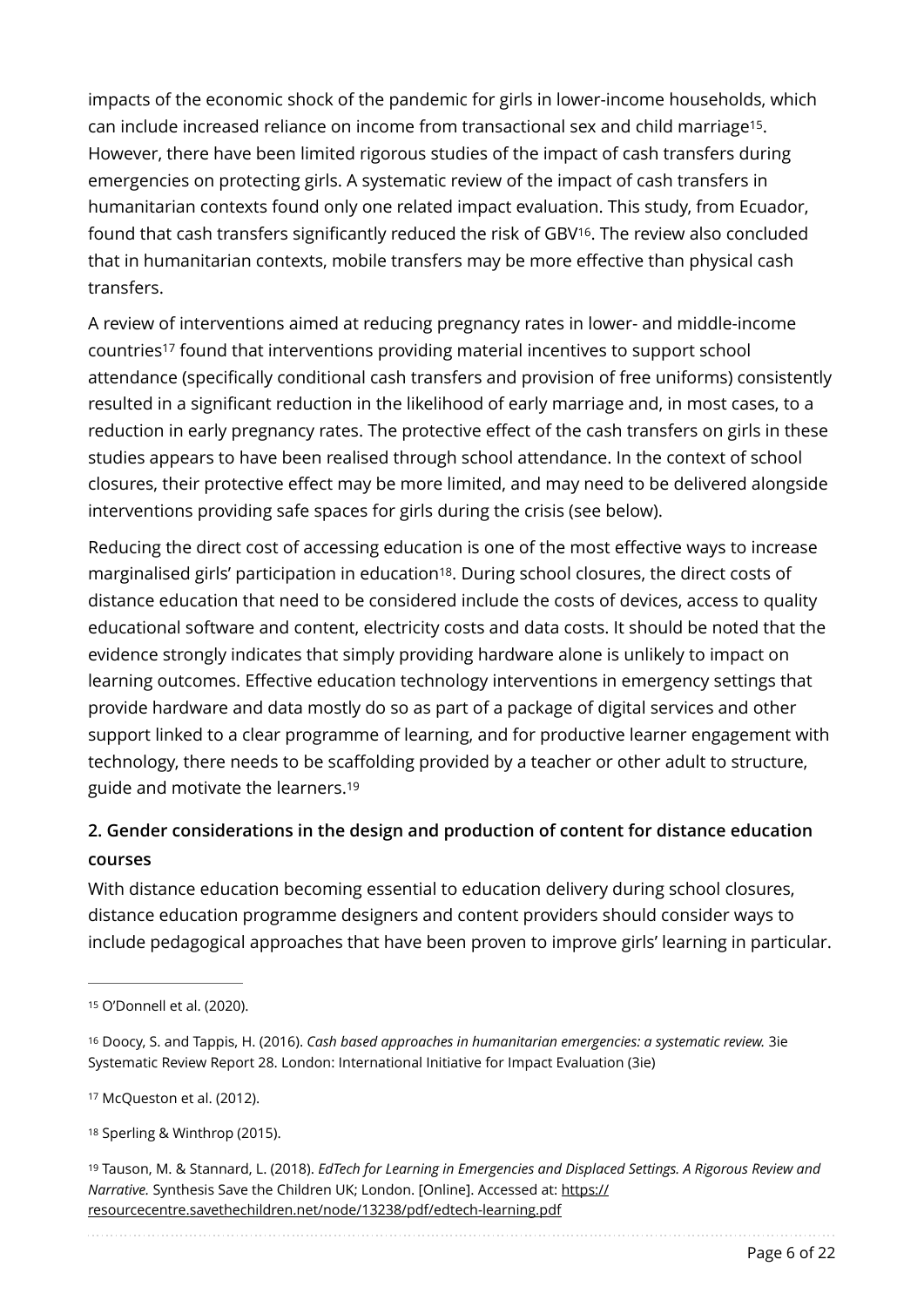<span id="page-6-6"></span>These include group learning, high-engagement learning, real-world learning and project-based learning<sup>20</sup>[.](#page-6-0) Distance education content also needs to be gender-sensitive, promoting female role models and avoiding the use of gender stereotypes.

<span id="page-6-7"></span>The presence of female teachers in schools has been linked to higher enrolment, retention and learning of girls<sup>21</sup>[.](#page-6-1) Statistical studies from a wide range of contexts demonstrate a correlation between teachers of the same gender as their students and improved learning  $O(10^{n} \text{m})$ 

<span id="page-6-8"></span>As new distance educational content and resources are generated for both the internet and mass media, funders and producers need to consider how to ensure that females, as well as other disadvantaged groups, are well represented among the generators and presenters of educational content.[23](#page-6-3)

<span id="page-6-10"></span><span id="page-6-9"></span>There are a number of distance education programmes that have successfully provided access to basic and secondary education for marginalised girls using a mixture of printed media, online content and television, in combination with tutorials and workshops<sup>24</sup>[.](#page-6-4) However, it should be noted that successful approaches generally include the provision of study centres and in-person facilitation by a teacher or trained community facilitator.

<span id="page-6-11"></span>Gender also needs to be considered in the design of assessments. There is evidence that multiple-choice format assessments and assessments requiring memorisation of unambiguous facts and quick answers in timed examinations tend to favour boys, whilst girls tend to perform better on assessment based on coursework and open-ended questions<sup>25</sup>[.](#page-6-5) These differences may partly explain while girls in some contexts perform as well as – or better – than boys in low-stakes learning assessments, but perform worse than boys in highstakes tests such national examinations. If Covid-19-related school closures remain in place long enough to necessitate summative evaluations of student learning conducted at a distance, differences in how girls and boys respond to different assessment types must be

<span id="page-6-5"></span><sup>[25](#page-6-11)</sup> Postles et al. (2013).

<span id="page-6-0"></span><sup>&</sup>lt;sup>20</sup>Abbott, G., Benvenue, L., Damain, S., Kramarae, C., Jepkemboi, G., and Strawn, C. ([20](#page-6-6)07.) Gender equity in the use of educational technology. In S. Klein, et al. (Eds). *Handbook for achieving gender equity through education* (2nd ed., pp. 191-212). New York, United States: Taylor & Francis.; Postles, C., Moore, K., Reilly, A., Naylor, R. (2013). *Girls' Learning: Investigating the classroom practice that promote girls' learning.* Plan International UK; London.

<span id="page-6-1"></span>Lloyd, C.B., and Young, J. (2009). *New Lessons: The Power of Educating Adolescent Girls—A Girls Count Report on* [21](#page-6-7) *Adolescent Girls.* New York: Population Council.

<span id="page-6-2"></span>[<sup>22</sup>](#page-6-8) Postles et al. (2013).

<span id="page-6-3"></span>USAID (2020). *Delivering Distance Learning in Emergencies: A Review of Evidence and Best Practice.* [Online]. Available [23](#page-6-9) at: [https://www.edu-links.org/sites/default/](https://www.edu-links.org/sites/default/files/media/file/DELIVERING%20DISTANCE%20LEARNING%20IN%20EMERGENCIES.pdf)files/media/file/ [DELIVERING%20DISTANCE%20LEARNING%20IN%20EMERGENCIES.pdf](https://www.edu-links.org/sites/default/files/media/file/DELIVERING%20DISTANCE%20LEARNING%20IN%20EMERGENCIES.pdf)

<span id="page-6-4"></span>Banerjee, A., Glewwe, P., Powers, S. and Wasserman, M., (2013). *Expanding Access and Increasing Student Learning* [24](#page-6-10) *in Post-Primary Education in Developing Countries: A Review of the Evidence. Abdul Latif lameel Poverty Action Lab (I-*[PAL\). https://www.povertyactionlab.org/sites/default/](https://www.povertyactionlab.org/sites/default/files/publications/PPE%20Review%20Paper%20April%202013.pdf)files/publications/ [PPE%20Review%20Paper%20April%202013.pdf](https://www.povertyactionlab.org/sites/default/files/publications/PPE%20Review%20Paper%20April%202013.pdf)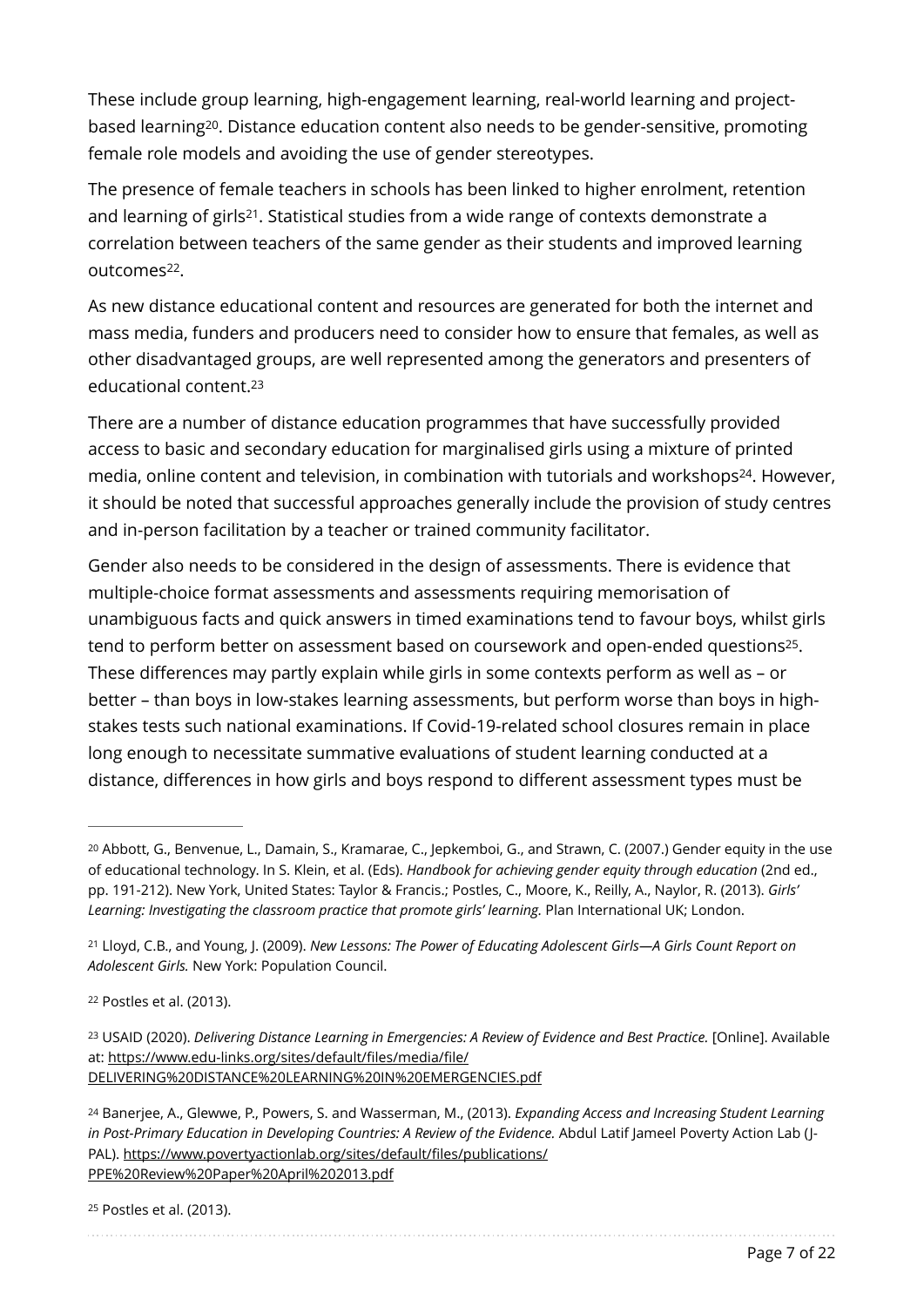taken into account. Whilst multiple choice and closed questions are relatively easy to administer at scale from a distance, and can be marked automatically, using them as the sole form of assessment may disadvantage.

<span id="page-7-7"></span><span id="page-7-6"></span>There is strong evidence that group learning and learning outside of the classroom (for example, in girls' clubs) have a positive impac[t](#page-7-0) on girls' empowerment<sup>[26](#page-7-0)</sup> and help girls to develop greater aspirations and commitment to study<sup>27</sup>[.](#page-7-1) Providing opportunities for girls to learn and discuss their challenges together in a safe space is likely to support their academic learning. The section below discusses how such safe spaces can be facilitated in the context of lockdowns, focusing particularly on safe spaces for SRHR education. These safe spaces can also be used to provide broader social support and spaces for academic learning in groups for girls.

#### **3. Life skills and Sexual and Reproductive Health and Rights (SRHR) education.**

<span id="page-7-9"></span><span id="page-7-8"></span>Multiple evaluations have shown evidence that life skills interventions for adolescent girls in emergencies<sup>[28](#page-7-2)</sup>, along with sexual and reproductive health distance education programmes<sup>29</sup> tend to have significant positive outcomes in terms of knowledge and attitudinal changes. But the evidence regarding the impact on rates of adolescent pregnancy and child marriage is much more limited, as very few studies have collected reliable data on this. There are a small number of studies demonstrating evidence that such programmes can have a direct impact on reducing adolescent pregnancy rates<sup>30</sup>[.](#page-7-4)

<span id="page-7-11"></span><span id="page-7-10"></span>A review of mobile phone programs for adolescent sexual and reproductive health in low-tomiddle income countries found that use of mobile technologies, particularly SMS messaging, was an attractive and efficient way to connect users to SRHR information and services, particularly in more conservative societies<sup>31</sup>[.](#page-7-5) However, it found that the reach of mobile SRHR programmes among younger adolescents (aged below 15) was more limited, partly due to their limited access to mobile phones. The review also noted that maintaining security and confidentiality of user information and data remained a challenge for many programmes.

<span id="page-7-4"></span><sup>[30](#page-7-10)</sup> Rafaeli, T. (2020a).

<span id="page-7-5"></span><sup>31</sup>Ippoliti, N. B., & L'Engle, K. (2017) Meet us on the phone: mobile phone programs for adolescent sexual and reproductive health in low-to-middle income countries. Reproductive health, 14(1), 11

<span id="page-7-0"></span><sup>&</sup>lt;sup>26</sup>Unterhalter, E., North, A., Arnot, M., Lloyd, C., Moletsane, L., Murphy-Graham, E., Parkes, J., Saito, M. (2014). *Interventions to enhance girls' education and gender equality. Education Rigorous Literature Review.* Department for International Development

<span id="page-7-1"></span>Marcus, R. and Page, E. (2016). *An Evidence Review of School Environments, Pedagogy, Girls' Learning and Future* [27](#page-7-7) *Wellbeing Outcomes*. Available from: [www.ungei.org](http://www.ungei.org)

<span id="page-7-2"></span>Rafaeli, T. (2020a). *The link between girls' life skills intervention in emergencies and their return to education post-crisis* [28](#page-7-8) *and prevention of unwanted pregnancies and early marriage.* K4D Helpdesk Report 520. Brighton, UK: Institute of Development Studies

<span id="page-7-3"></span><sup>&</sup>lt;sup>[29](#page-7-9)</sup> Rafaeli, T. (2020b). *Girl focused life skills interventions at a distance.* K4D Helpdesk Report 520. Brighton, UK: Institute of Development Studies.

Page 8 of 22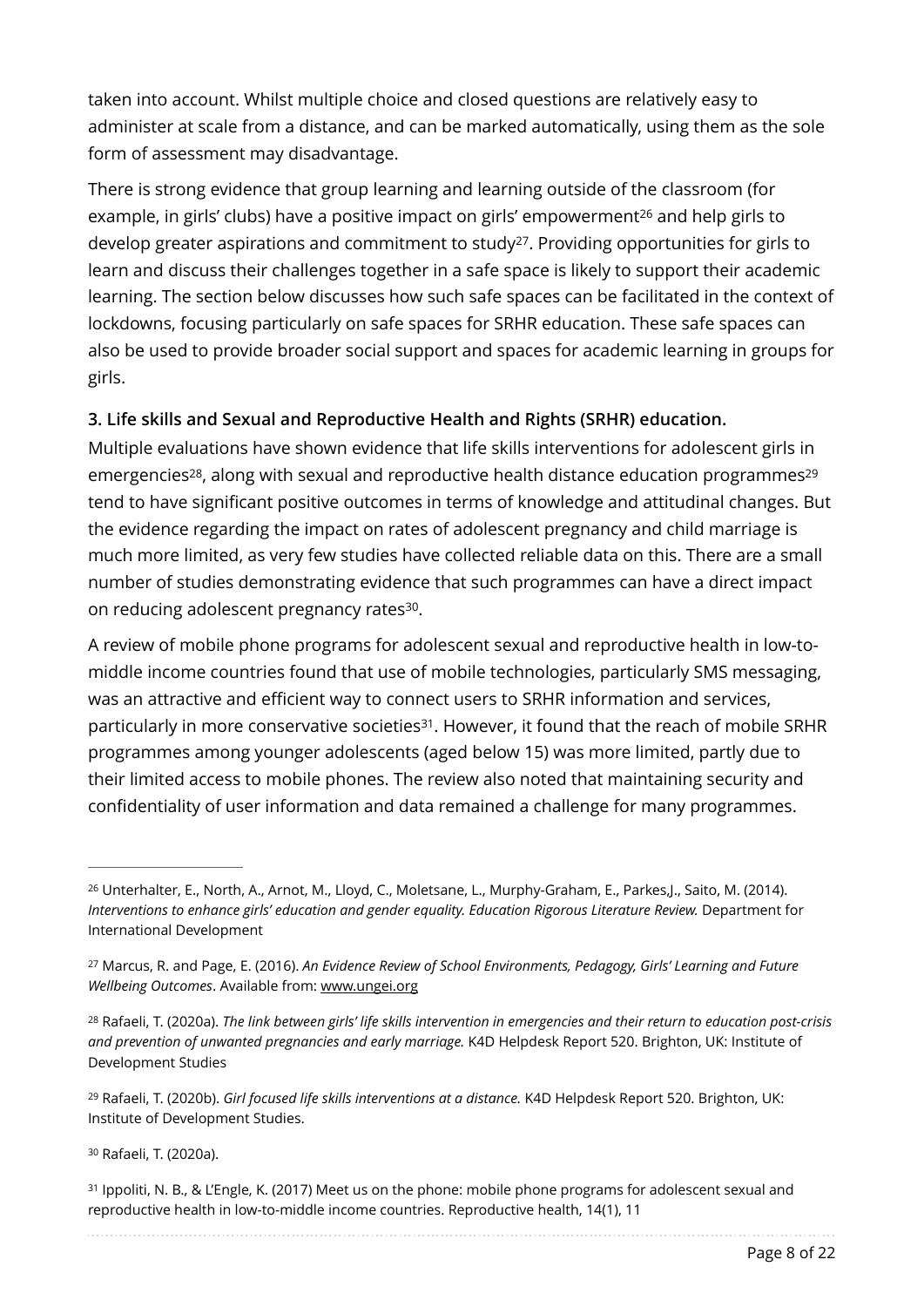<span id="page-8-3"></span>Evidence and best practice in distance education approaches to life skills for girls suggest that programmes should take an integrated approach, incorporating both media and non-media elements. Interventions that include a number of communication components achieve stronger impacts. Effective programmes generally involve creating a space for interaction, reflection and dialogue, which engage both girls and their gatekeepers<sup>32</sup>[.](#page-8-0) For girls with access to mobile technology in their homes, this can be facilitated through social media platforms and creating virtual safe spaces for girls during lockdowns. However, in many contexts, marginalised girls will still need to meet physically with other girls and facilitators/teachers for these interactions to take place. Existing programmes supporting safe spaces for girls now need to consider how these can be adapted to reduce the risk of infection in the context of the pandemic.

Under normal circumstances, participation in formal education tends to be a more powerful predictor of reduction in underage pregnancy than participation in SRHR programmes. While the provision of SRHR education for girls during school closures is important, it should be acknowledged that the evidence of any additional impact of school-based SRHR education programmes in reducing early pregnancy, over and above the impact of participating in formal education, is very limited. A Cochrane review of six trials of school-based interventions found that there was no apparent effect on the number of pregnancies, but two incentive-based programmes promoting school attendance did lead to significant reductions in pregnancy rates<sup>[33](#page-8-1)</sup>. These findings indicate that SRHR education programmes should not replace formal education programmes (albeit at a distance) during school closures.

<span id="page-8-4"></span>While it is not possible to fully replicate the protective effect of formal school-based education during the Covid-19 crisis, efforts to ensure that marginalised girls are able to fully participate in formal education – alongside communications around these programmes, enabling continuation of their formal education and attainment of qualifications – may confer some of the protective effects of schooling.

#### **4. Safeguarding**

Two important considerations regarding child protection and safeguarding arise in the context of technology and the protection of marginalised girls during Covid-19. Firstly, as mentioned above, girls face increased risks of GBV, abuse and exploitation in an emergency context. It is already very difficult to provide adequate support for marginalised girls who fall victim of abuse and violence<sup>[34](#page-8-2)</sup>, and this is likely to become more difficult in cases of physical and social

<span id="page-8-2"></span> UNGEI & NRC. (2016, November). *Addressing school-related gender-based violence is critical for safe learning* [34](#page-8-5) *environments in refugee contexts* (briefing paper). Retrieved from [http://www.ungei.org/srgbv/](http://www.ungei.org/srgbv/files/Refugee_Brief_Final.pdf)files/ Refugee Brief Final.pdf

<span id="page-8-5"></span><span id="page-8-0"></span>[<sup>32</sup>](#page-8-3) Rafaeli, T. (2020b).

<span id="page-8-1"></span>Mason-Jones, AJ., Sinclair, D, Mathews, C., Kagee, A., Hillman, A., Lombard, C. (2016). *School-based interventions for* [33](#page-8-4) *preventing HIV, sexually transmitted infections, and pregnancy in adolescents.* Cochrane Database of Systematic Reviews 2016, Issue 11. Art. No.: CD006417. DOI: 10.1002/14651858.CD006417.pub3.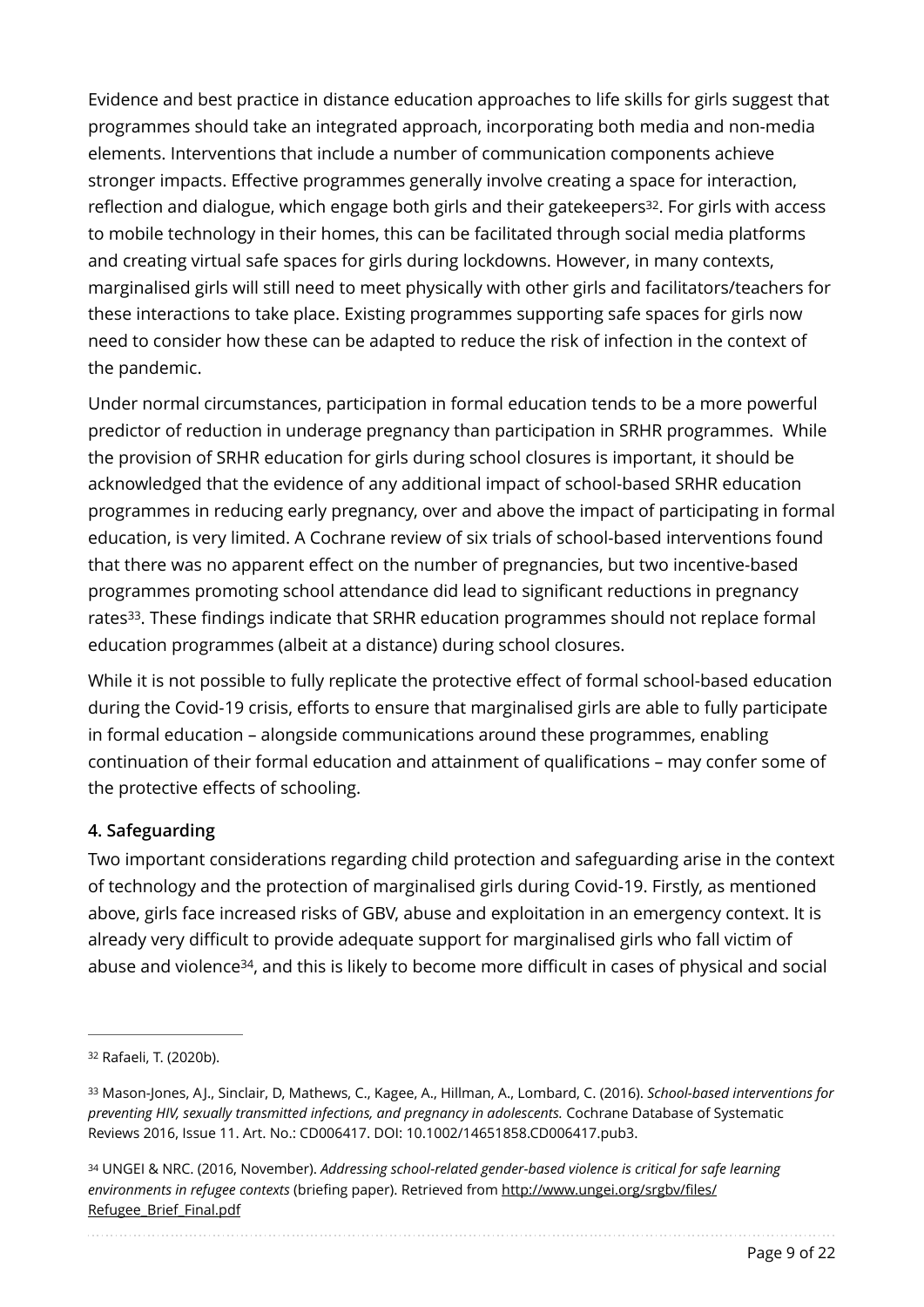<span id="page-9-7"></span>isolation<sup>35</sup>[.](#page-9-0) However, technology can be used as a crucial means for victims to report abuse and to seek support, even when this is no longer possible in-person. Phone messages can also be used for safeguarding, either for targeted, bi-directional communication or, in a kind of broadcast function, for example, with mass text messages that provide girls with information and pathways to support $36$ .

<span id="page-9-9"></span><span id="page-9-8"></span>Secondly, through increased moves to remote and online education, girls are at risk of a new range of abuses, such as cyber-bullying or online sexual abuse  $37$ . To mitigate the risks girls are exposed to online, it is crucial that supervising adults, such as parents or teachers, are made aware of safeguarding issues and that protocols for the protection of children are put in place. The Minimum Standards for Child Protection in Humanitarian Action (also called Child Protection Minimum Standards) sets out a complex, multi-modal approach to protect vulnerable children, requiring a broad coalition of actors.[38](#page-9-3)

#### <span id="page-9-10"></span>**5. Approaches supporting girls' return to school once schools reopen.**

<span id="page-9-12"></span><span id="page-9-11"></span>As the Covid-19 pandemic will lead to extended absences from school and increase the financial pressure on households, returning to school after the end of quarantine and social distancing measures might be difficult for many girls<sup>[39](#page-9-4)</sup>. Furthermore, young girls who have been married or became pregnant during the crisis are unlikely to return to education<sup>40</sup>[.](#page-9-5) Technological platforms can be an effective way to launch back-to-school campaigns for girls. Radio and TV campaigns can ensure they have a broad reach, reaching a wide audience, including girls who do not have access to the internet<sup>[41](#page-9-6)</sup>. Past back-to-school campaigns in Ivory Coast, Somalia and Afghanistan have successfully used radio and TV broadcasting

<span id="page-9-5"></span>Bruce (2016). [40](#page-9-12)

<span id="page-9-6"></span> UNICEF (2013). *Back to School Guide – Evidence-Based Strategies to Resume Education in Emergencies and Post-Crisis* [41](#page-9-13) *Transition.* [\[Online\]. Accessed at: https://reliefweb.int/sites/reliefweb.int/](https://reliefweb.int/sites/reliefweb.int/files/resources/UNICEF_Back_To_School_Guide_2013.pdf)files/resources/ UNICEF Back To School Guide 2013.pdf

<span id="page-9-13"></span><span id="page-9-0"></span>Office of the Special Representative of the Secretary-General on Violence against Children (2014). *Releasing* [35](#page-9-7) *children's potential and minimizing risks ICTs, the Internet and violence against children.* [Online]. Available at: [https://](https://violenceagainstchildren.un.org/sites/violenceagainstchildren.un.org/files/documents/publications/6._releasing_childrens_potential_and_minimizing_risks_icts_fa_low_res.pdf) [violenceagainstchildren.un.org/sites/violenceagainstchildren.un.org/](https://violenceagainstchildren.un.org/sites/violenceagainstchildren.un.org/files/documents/publications/6._releasing_childrens_potential_and_minimizing_risks_icts_fa_low_res.pdf)files/documents/publications/ 6. releasing childrens potential and minimizing risks icts fa low res.pdf

<span id="page-9-1"></span>Cornish-Spencer, D. (2020). *Girls' Education Challenge. Keeping in contact with girls COVID-19 Communication and* [36](#page-9-8) *Safeguarding Guidance. Social Development Direct, on behalf of the Girls' Education Challenge.* [Online]. Accessed at: https://dfi[d-gec-api.s3.amazonaws.com/production/assets/36/GEC\\_Keeping\\_in\\_Contact\\_with\\_Girls\\_-](https://dfid-gec-api.s3.amazonaws.com/production/assets/36/GEC_Keeping_in_Contact_with_Girls_-_COVID-19_guidance.pdf) [\\_COVID-19\\_guidance.pdf](https://dfid-gec-api.s3.amazonaws.com/production/assets/36/GEC_Keeping_in_Contact_with_Girls_-_COVID-19_guidance.pdf)

<span id="page-9-2"></span><sup>&</sup>lt;sup>37</sup>INEE (2020). \_Gender and Education during COVID-19.\_ Webinar 4th May 2020.; Broadband Commission (2019). *Child Online Safety: Minimizing the Risk of Violence, Abuse and Exploitation Online.* Final Report. Broadband Commission. [Online]. Accessed at: [https://broadbandcommission.org/Documents/working-groups/](https://broadbandcommission.org/Documents/working-groups/ChildOnlineSafety_Report.pdf) [ChildOnlineSafety\\_Report.pdf](https://broadbandcommission.org/Documents/working-groups/ChildOnlineSafety_Report.pdf)

<span id="page-9-3"></span><sup>38</sup>Alliance for Child Protection in Humanitarian Action (2019). Minimum Standards for Child Protection in Humanitarian Action. [Online]. Accessed at: [https://emergency.unhcr.org/entry/80339/minimum-standards-for](https://emergency.unhcr.org/entry/80339/minimum-standards-for-child-protection-in-humanitarian-action)[child-protection-in-humanitarian-action](https://emergency.unhcr.org/entry/80339/minimum-standards-for-child-protection-in-humanitarian-action)

<span id="page-9-4"></span><sup>&</sup>lt;sup>[39](#page-9-11)</sup> INEE (2020). *Gender and Education during COVID-19*. Webinar 4th May 2020. Accessed at: [https://inee.org/](https://inee.org/resources/gender-and-education-during-covid-19) [resources/gender-and-education-during-covid-19](https://inee.org/resources/gender-and-education-during-covid-19)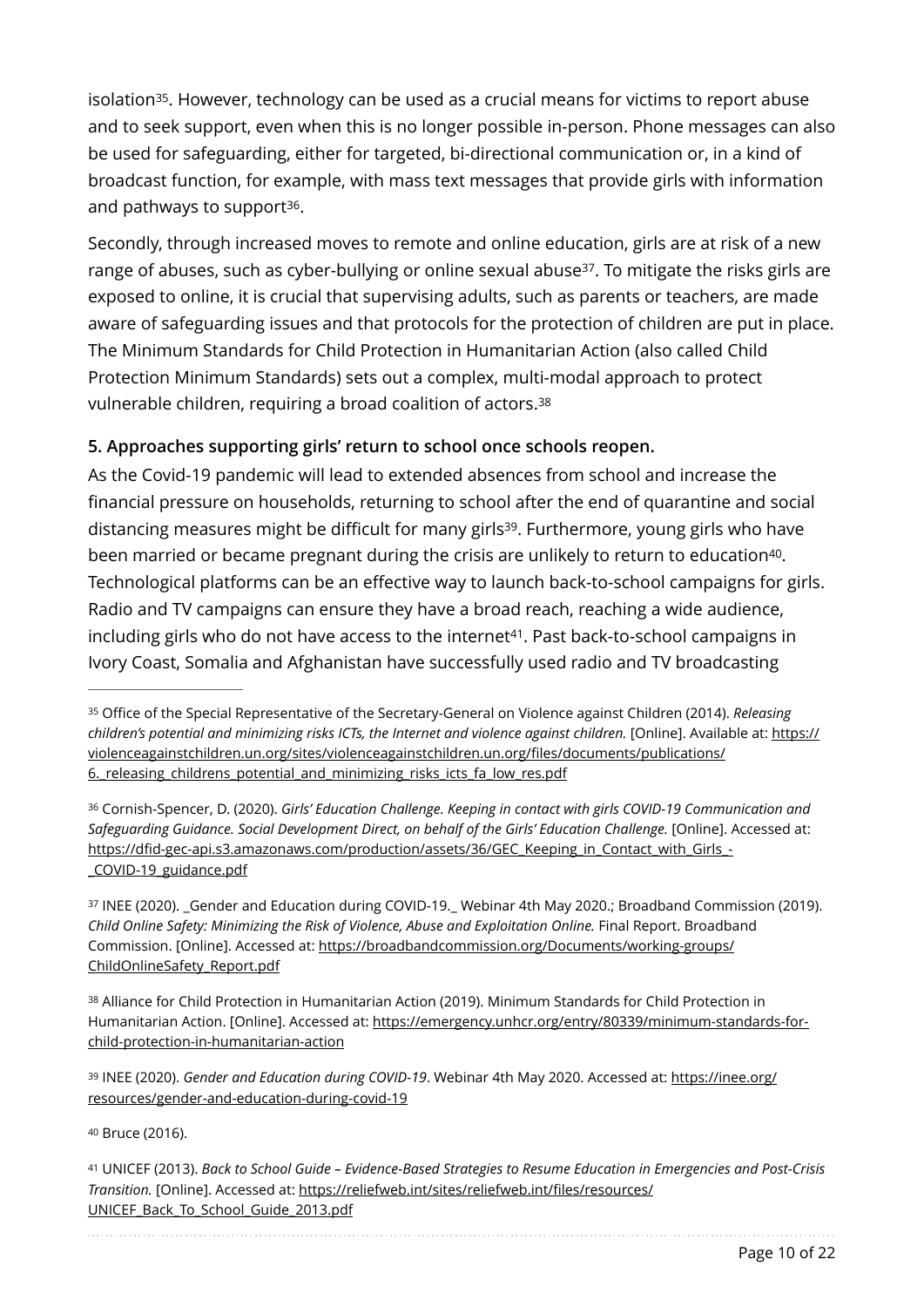<span id="page-10-4"></span>services to increase the enrolment and return of girls to school after crises. However, such campaigns also included household, community and policy meetings and, in the case of Somalia, were combined with targeted messaging for hard-to-reach groups, such as teenage mothers and nomadic populations<sup>[42](#page-10-0)</sup>. It is also crucial to consider how the education system can be tailored to the needs of vulnerable girls, who face the difficult task of balancing their domestic responsibilities and their education. Flexible schooling options, such as independent study programmes or evening programmes, can make it easier for young mothers and working girls to continue their education after the Covid-19 pandemic<sup>[43](#page-10-1)</sup>.

<span id="page-10-6"></span><span id="page-10-5"></span>It should be noted that strategies supporting girls return to school should include policies to reduce the direct costs of schooling (including uniforms, registration and examination fees)<sup>[44](#page-10-2)</sup>, as well as policies to ensure that pregnant girls and young mothers are able to attend school. These strategies are not covered in detail in this paper, as there is relatively limited application to education technology, but back-to-school campaigns are unlikely to be effective in reenrolling the most marginalised girls where school fees and bans on pregnant girls' attending school are in place. A study on the Girl-Child campaign in Zambia and its effect on retention and return of girls and young mothers to schools found that a public awareness campaign, which included technological solutions such as radio and TV messaging, increased the retention and return of girls to school. However, the study also points out that this success would not have been possible if a concurrent policy change had not made it possible for young mothers to return to school<sup>[45](#page-10-3)</sup>.

## <span id="page-10-7"></span>**Education responses to the Covid-19 crisis should seek to leverage local networks and volunteers and coordinate with other sectors to deliver learning and protection support to marginalised girls at the household and local community levels.**

As discussed above, for effective learner engagement with technology, some form of scaffolding (provided by a teacher or other adult) is necessary. Depending on learners' access to communications technology, this supervision and support can be provided through internet and social media, phone calls, home visits or group sessions in local safe spaces. Policy makers need to think through who is best placed to provide this support for different groups of learners in different local contexts. Ideally, it should be teachers, working together with parents, providing this support, as this would best enable continuity of learning. However, where teachers live far away from learners, local volunteers or professionals from other sectors may need be relied upon to provide face-to-face support (i.e. home visits or in

<span id="page-10-0"></span>[<sup>42</sup>](#page-10-4) Ibid, p 54

<span id="page-10-1"></span>[<sup>43</sup>](#page-10-5) INEE (2020).

<span id="page-10-2"></span>O'Donnell et al. (2020). [44](#page-10-6)

<span id="page-10-3"></span>Nkosha, C., Luchembe, M. & Nsama Chakufyali, P. (2013). *Girl-Child Education Campaigns and Enrolment/Retention* [45](#page-10-7) *in Zambian Basic Schools: Impact Analysis.* Journal of International Cooperation in Education, 15(3). pp.113-133. [Online}. Accessed at:<https://home.hiroshima-u.ac.jp/cice/wp-content/uploads/publications/15-3/15-3-07.pdf>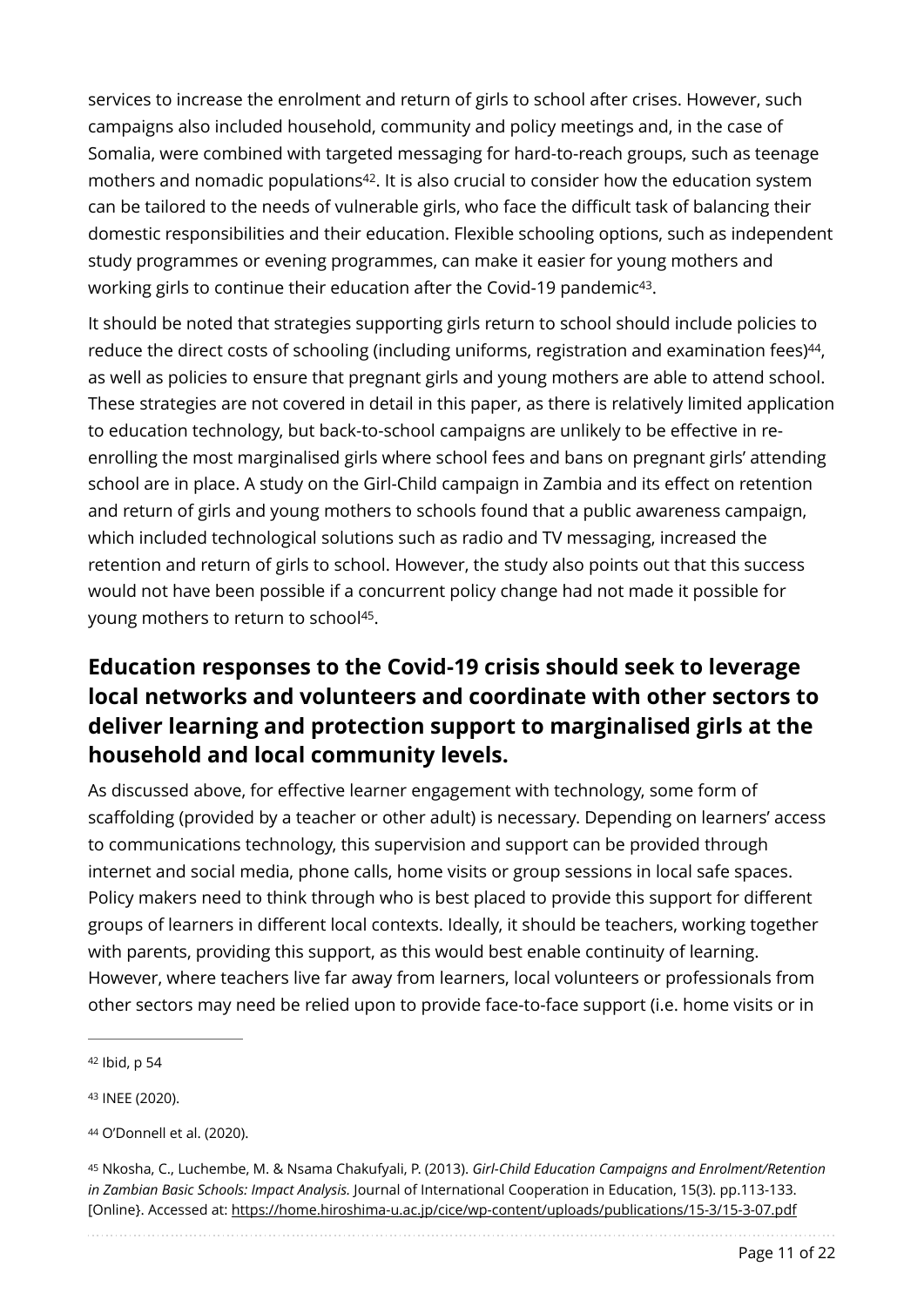<span id="page-11-3"></span>local learning groups), and to provide scaffolding (both directly, and working with parents). Evidence from the Ebola crisis in West Africa indicates that local networks can be effective in supporting the rights of marginalised girls and that locally successful interventions can be adapted to the pandemic context<sup>[46](#page-11-0)</sup>. Local women's groups, youth rights networks and parentteacher associations, together with the non-governmental organisations that already support these groups at the local level, are key resources which could be leveraged for this role. Teachers and other adults providing such support need training, and also require mobile phones and/or phone credit to ensure that they can make calls without incurring costs. Where possible, training, supervision and monitoring could be conducted using smartphones.

<span id="page-11-4"></span>A wide range of informal and alternative basic education programmes have demonstrated that local facilitators are effective in delivering foundational literacy and numeracy skills for marginalised girls, when they are equipped with structured pedagogical materials, ongoing training and regular supervision<sup>[47](#page-11-1)</sup>. Equipping local facilitators with smartphones would enable them to be trained and supervised at a distance to facilitate learning in small local groups. Facilitators with smartphones and zero-rated mobile-broadband could also communicate "upstream" about learners' progress, about local barriers and other issues. This approach would require less hardware than approaches that rely on the girls themselves having direct access to education technology.

Reaching the most marginalised girls will, in many contexts, require household visits. A coordinated approach across health, education and child protection services can limit the number of different professionals and volunteers that need to visit. In a DFID-funded project in Kenya, for example, Community Health Volunteers, equipped with smart phones, have been mobilised to distribute printed learning materials, inform girls and parents about the scheduling and frequencies of education radio broadcasts, and to monitor girls' wellbeing and learning. The volunteers also pass on health safety messages. Contact is being maintained through home visits, as well as SMS messaging and phone calls to ensure the safeguarding of girls. The project has noted that many marginalised girls from urban areas have migrated back to rural areas during the crisis and mobile phone contact has been an important means of providing safeguarding<sup>48</sup>[.](#page-11-2)

<span id="page-11-5"></span><span id="page-11-0"></span>Hallgarten, J. (2020). *Evidence to mitigate the negative impacts of past disease outbreaks.* K4D Helpdesk Report 793, [46](#page-11-3) Reading, UK: Education Development Trust

<span id="page-11-1"></span><sup>&</sup>lt;sup>[47](#page-11-4)</sup> Sperling & Winthrop (2015).

<span id="page-11-2"></span>Education Development Trust (2020). *Covid 19 response plan for Wasichana Wote Wafaulu (Girls Education Challenge* [48](#page-11-5) *transition project in Kenya)*[. \[Online\]. Accessed at: https://www.educationdevelopmenttrust.com/our-research-and](https://www.educationdevelopmenttrust.com/our-research-and-insights/case-studies/wasichana-wetu-wafaulu-gec-kenya)[insights/case-studies/wasichana-wetu-wafaulu-gec-kenya](https://www.educationdevelopmenttrust.com/our-research-and-insights/case-studies/wasichana-wetu-wafaulu-gec-kenya) also see Education Development Trust (forthcoming) Supporting the most vulnerable girls to access learning. How Community Health Volunteer roles adapted during COVID-19 school closures in Kenya.' Reading, UK: Education Development Trust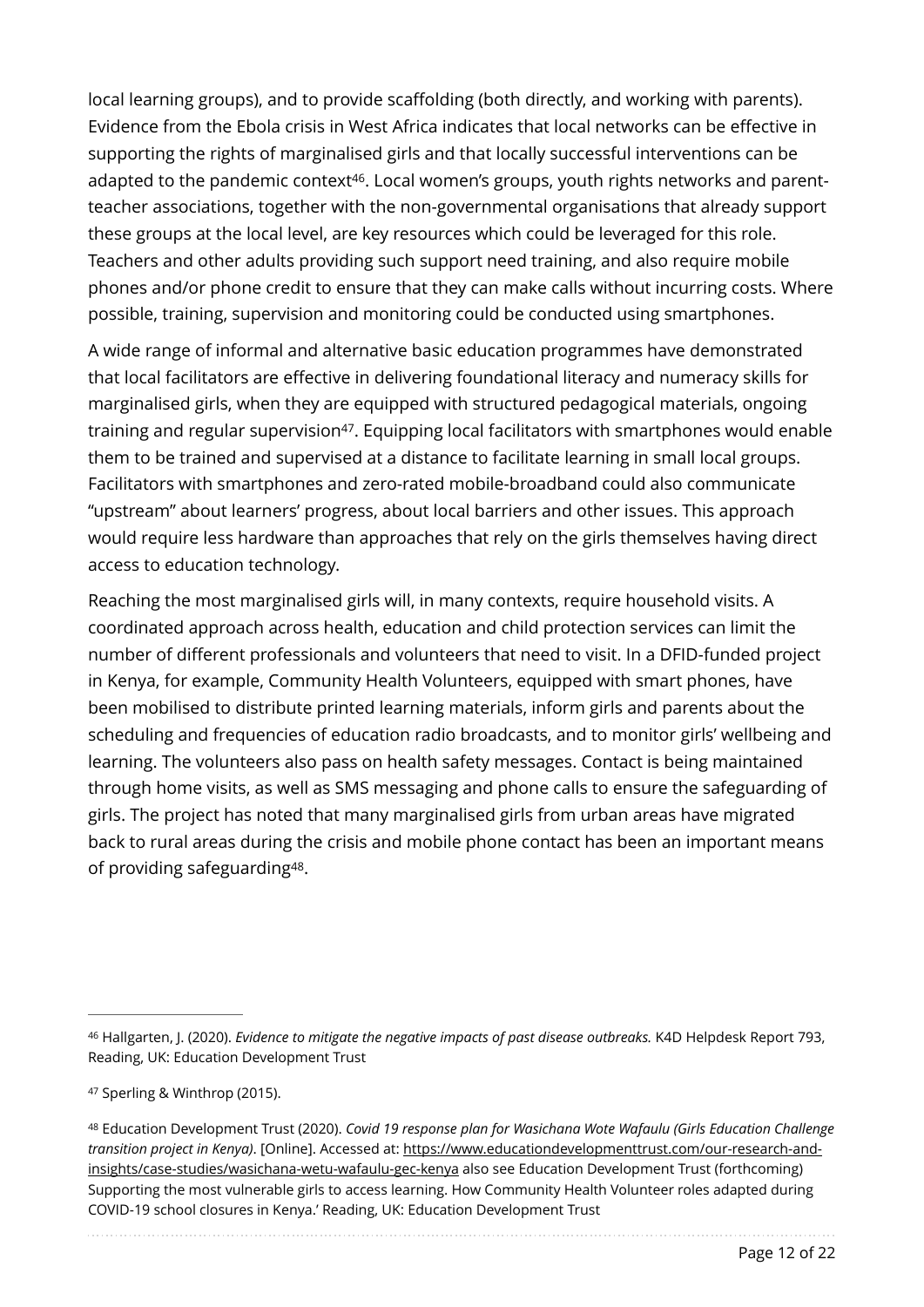### **Gendered barriers limiting access to education technology need to be identified and addressed, alongside infrastructure, hardware and cost-related barriers.**

<span id="page-12-8"></span><span id="page-12-7"></span>Education technology interventions for education delivery can work equally well for both boys and girls, provided the gendered barriers to access are addressed<sup>49</sup>[.](#page-12-0) In some cases, education technology interventions have demonstrated greater benefits for the learners who are furthest behind and have reduced gender learning gaps<sup>50</sup>[.](#page-12-1) There is also evidence that of those that have access to the technology hardware, uptake and utilisation of education technology is often higher among females. For example, of those that used the Worldreader mobile learning resources, females read almost three times as much as males<sup>[51](#page-12-2)</sup>. However, in lowerincome countries, there is a large gender digital divide, with girls having significantly less access to mobile phones<sup>52</sup>, the internet<sup>53</sup>, radio and television<sup>54</sup>[.](#page-12-5) For example, in the least developed countries, only 14% of females used the internet in 2019, compared to 24% of males (and 48% of females globally), a gender gap that has been growing in recent years.

<span id="page-12-12"></span><span id="page-12-11"></span><span id="page-12-10"></span><span id="page-12-9"></span>Many of the barriers to accessing education technology are the same for marginalised girls and boys alike. These include infrastructure barriers (limited network coverage, lack of electricity etc), lack of ICT hardware in the household, and the cost of data. Low levels of literacy, including ICT and media literacy, and lack of fluency in the language of the educational content further limit access, so already disadvantaged learners – who are most often marginalised girls – may fall further behind.

Outside of the home, girls may have more limited access to shared community internet and media facilities (libraries, study centres, shared televisions etc.) than their male counterparts, due to concerns for their safety and security[.](#page-12-6) They are also at greater risk of online abuse<sup>[55](#page-12-6)</sup>. Girls therefore need safe spaces where they can access education technology together safely.

<span id="page-12-2"></span> West & Chew (2014) Cited in Dahya, N. (2016). *Education in conflict and Crisis: how can technology make a* [51](#page-12-9) *difference? A Landscape Review.* Deutsche Gesellschaft für Internationale Zusammenarbeit (GIZ); Bonn. [Online]. Access at: https://inee.org/system/fi[les/resources/20160303\\_Landscape\\_Review\\_ICT4E\\_in\\_Con](https://inee.org/system/files/resources/20160303_Landscape_Review_ICT4E_in_Conflict_and_Crisis.pdf)flict\_and\_Crisis.pdf

<span id="page-12-3"></span> Girl Effect and Vodafone Foundation (2018). *Real girls, real lives, connected. Using mobile phones to reach girls.* Full [52](#page-12-10) report. [Online]. Accessed at: [https://static1.squarespace.com/static/5b8d51837c9327d89d936a30/t/](https://static1.squarespace.com/static/5b8d51837c9327d89d936a30/t/5bbe7cbe9140b7d43f282e21/1539210748592/GE_VO_Executive+Summary+Report.pdf) [5bbe7cbe9140b7d43f282e21/1539210748592/GE\\_VO\\_Executive+Summary+Report.pdf](https://static1.squarespace.com/static/5b8d51837c9327d89d936a30/t/5bbe7cbe9140b7d43f282e21/1539210748592/GE_VO_Executive+Summary+Report.pdf)

<span id="page-12-4"></span> International Telecommunications Union (2020). *Measuring digital development facts and figures 2019.* [Online]. [53](#page-12-11) Access at: <https://www.itu.int/en/ITU-D/Statistics/Documents/facts/FactsFigures2019.pdf>

<span id="page-12-5"></span><sup>[54](#page-12-12)</sup> Sugg, C. (2014). *Making Waves: Media's Potential for Girls in the Global South.* London: BBC Media Action. [Online]. Accessed at: [http://downloads.bbc.co.uk/mediaaction/pdf/policybrie](http://downloads.bbc.co.uk/mediaaction/pdf/policybriefing/media_potential_for_girls.pdf)fing/media\_potential\_for\_girls.pdf

<span id="page-12-6"></span> Broadband Commission (2019). *Child Online Safety: Minimizing the Risk of Violence, Abuse and Exploitation Online.* [55](#page-12-13) Final Report. Broadband Commission. [Online]. Accessed at: [https://broadbandcommission.org/Documents/](https://broadbandcommission.org/Documents/working-groups/ChildOnlineSafety_Report.pdf) [working-groups/ChildOnlineSafety\\_Report.pdf](https://broadbandcommission.org/Documents/working-groups/ChildOnlineSafety_Report.pdf)

<span id="page-12-13"></span>Page 13 of 22

<span id="page-12-0"></span>[<sup>49</sup>](#page-12-7) Tauson & Stannard (2018).

<span id="page-12-1"></span>Pitchford, N.J., Chigeda, A. & Hubber, P.J. (2019). *Interactive apps prevent gender discrepancies in early-grade* [50](#page-12-8) *mathematics in a low-income country in Sub-Sahara Africa*. Developmental Science, 22(5), e12864. DOI: 10.1111/ desc.12864; Muralidharan, K., Singh, A. & Ganimian, A.J. (2019). *Disrupting education? Experimental evidence on technology-aided instruction in India.* American Economic Review, 109(4), 1426–60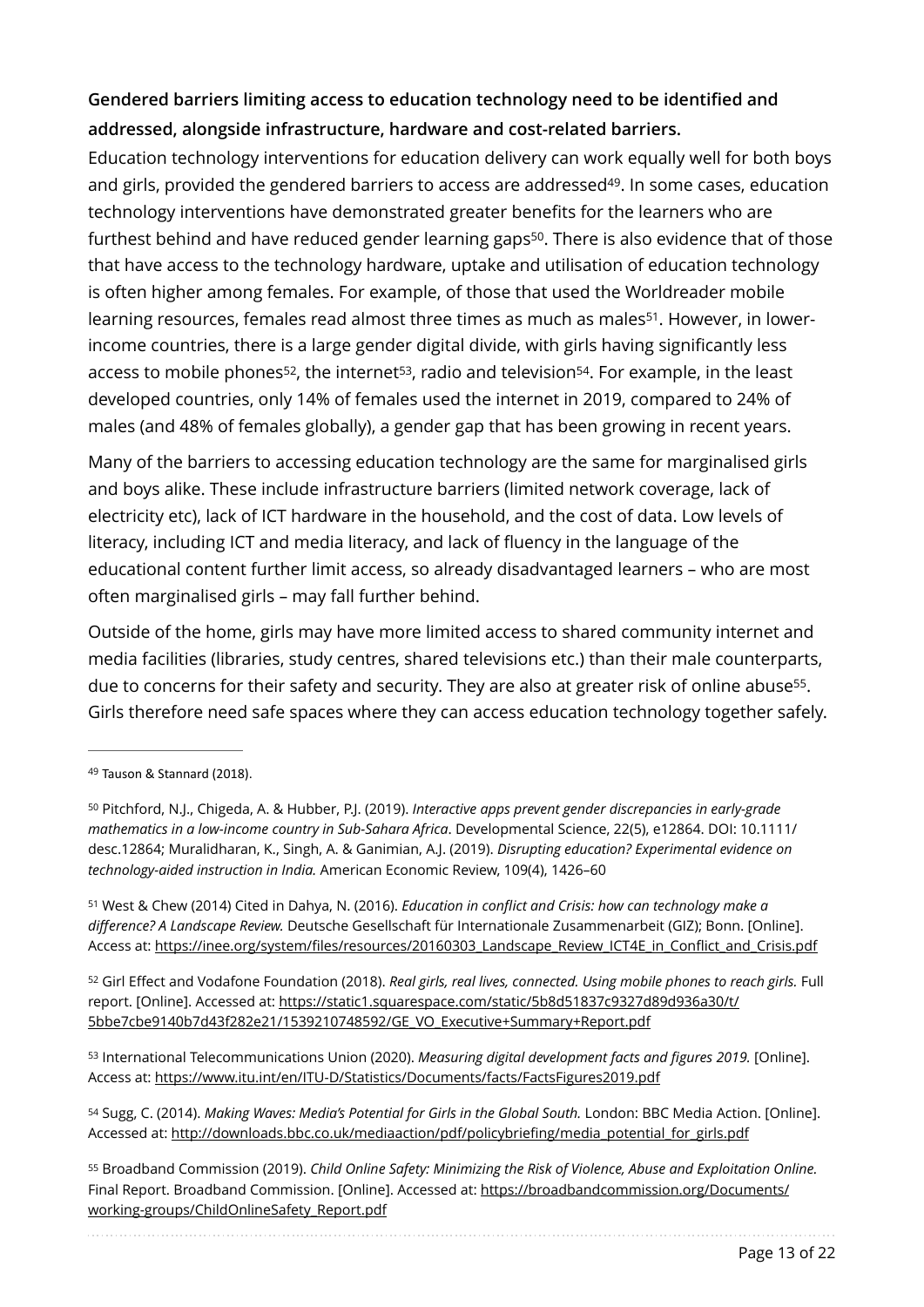<span id="page-13-5"></span>Gendered household attitudes and behaviours can limit girls' access to technologies such as radios, television and phones, even when these are available in the home. Marginalised girls often bear a disproportionate burden of household chores and caring responsibilities, so have limited time for listening, watching or reading educational material. Strong oversight and restrictions on girls' access by various gatekeepers can further limit their access<sup>[56](#page-13-0)</sup>. In households where computers are available, parents are more likely to encourage boys to use them than girls<sup>57</sup>[.](#page-13-1) Scheduling of broadcasts should take into account girls' workloads, and female preferences. Evidence around gendered patterns of radio usage indicate that women prefer to listen in the evening and prefer listening to women's voices<sup>[58](#page-13-2)</sup>.

<span id="page-13-9"></span><span id="page-13-8"></span><span id="page-13-7"></span><span id="page-13-6"></span>Providing information about employment returns to education for females has been shown to impact positively on adolescent girls' participation in school.<sup>[59](#page-13-3)</sup> Interventions aimed at raising parents' awareness of the distance education resources available and of the benefits that girls' access to education technology could bring, could increase girls' access to distance learning opportunities in the home<sup>[60](#page-13-4)</sup>. The channels used to deliver distance education (radio, television, smartphones and mass SMS messaging) can also be used to deliver wider campaigns around the importance of girls' education in general, and of the importance of enabling girls to engage with distance education resources during school closures.

## **Education technology can offer solutions for collecting timely disaggregated data to identify the most vulnerable girls and monitor their learning, yet few interventions involving ICTs are currently utilising this potential.**

UNICEF and others have highlighted the need for data disaggregated by sex, age, disability status and other potential markers of marginalisation. The pandemic renders such data essential for identifying marginalised girls – including those marginalised as a result of the pandemic – and for understanding the reach and effectiveness of remote education initiatives. Education technology has great potential to generate real-time data on the utilisation of resources and learning among different groups, which can be used to identify which learners are falling behind. Lower-cost data-focused initiatives, such as the SMS-based EduTrac system in Uganda, could be customised and deployed swiftly to help capture

<span id="page-13-0"></span>[<sup>56</sup>](#page-13-5) Sugg (2014).

<span id="page-13-1"></span>USAID (2020). *Delivering Distance Learning in Emergencies: A Review of Evidence and Best Practice.* [Online]. Available [57](#page-13-6) at: [https://www.edu-links.org/sites/default/](https://www.edu-links.org/sites/default/files/media/file/DELIVERING%20DISTANCE%20LEARNING%20IN%20EMERGENCIES.pdf)files/media/file/ [DELIVERING%20DISTANCE%20LEARNING%20IN%20EMERGENCIES.pdf](https://www.edu-links.org/sites/default/files/media/file/DELIVERING%20DISTANCE%20LEARNING%20IN%20EMERGENCIES.pdf)

<span id="page-13-2"></span>USAID (2020). *Delivering Distance Learning in Emergencies: A Review of Evidence and Best Practice.* [Online]. Available [58](#page-13-7) at: [https://www.edu-links.org/sites/default/](https://www.edu-links.org/sites/default/files/media/file/DELIVERING%20DISTANCE%20LEARNING%20IN%20EMERGENCIES.pdf)files/media/file/ [DELIVERING%20DISTANCE%20LEARNING%20IN%20EMERGENCIES.pdf](https://www.edu-links.org/sites/default/files/media/file/DELIVERING%20DISTANCE%20LEARNING%20IN%20EMERGENCIES.pdf)

<span id="page-13-3"></span>[<sup>59</sup>](#page-13-8) Bannerjee et al. (2013); Unterhalter et al. (2014)

<span id="page-13-4"></span><sup>&</sup>lt;sup>[60](#page-13-9)</sup> Sugg (2014); Girl Effect and Vodafone Foundation (2018).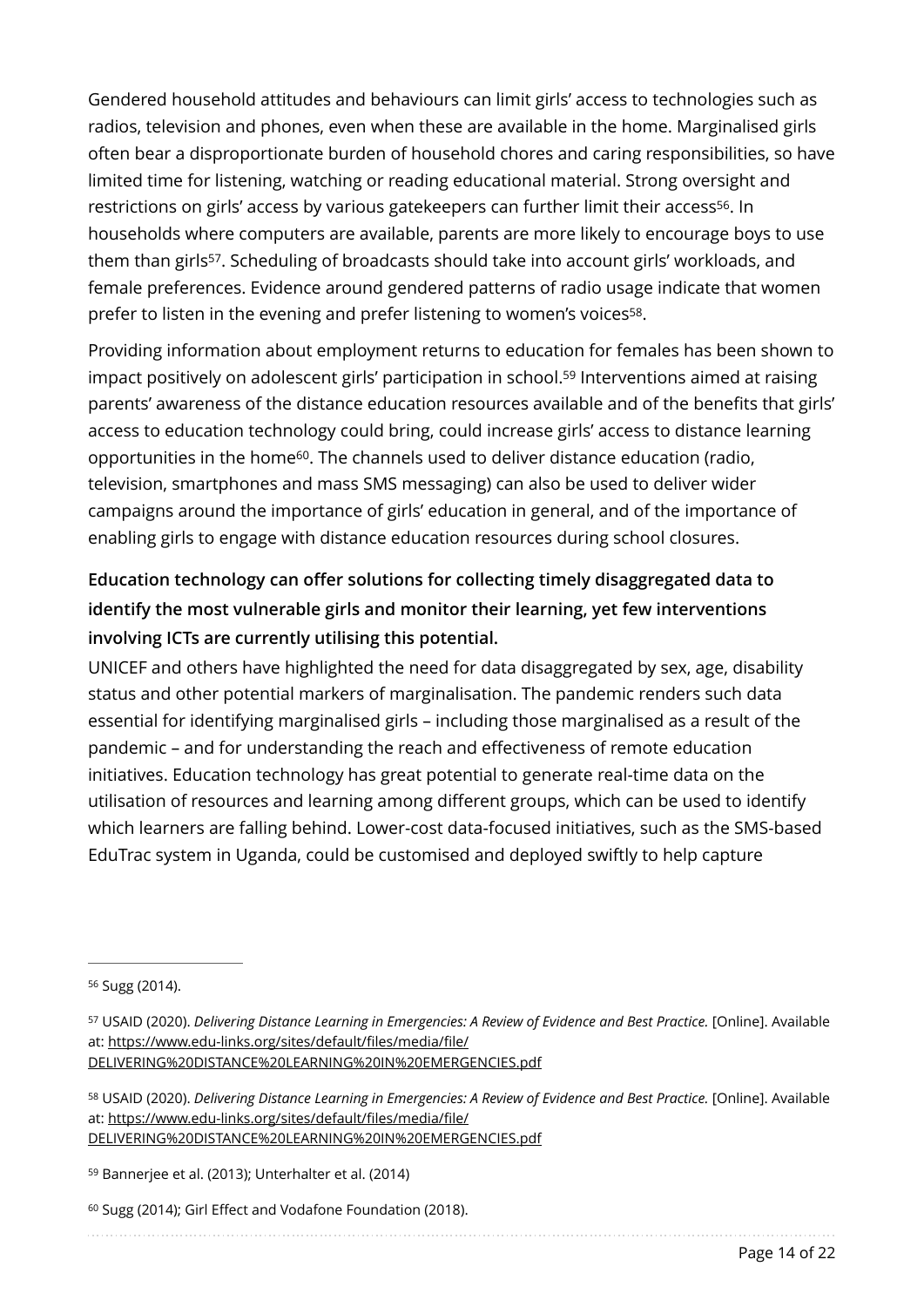<span id="page-14-5"></span><span id="page-14-4"></span>disaggregated data<sup>[61](#page-14-0)</sup>. Meanwhile, digitalised personalised learning software, such as Mindspark, can diagnose and treat gender gaps in learning<sup>62</sup>[.](#page-14-1)

<span id="page-14-7"></span><span id="page-14-6"></span>However, despite the potential for generating rich and detailed data, evidence of the effectiveness of education technology at improving the education of marginalised girls is limited. A review of education technology in emergencies noted that very few published studies differentiated outcomes by gender, disability status, or other markers of marginalisation<sup>[63](#page-14-2)</sup>. A review of over a thousand education technology interventions found that only 11% were evaluated externally<sup>[64](#page-14-3)</sup>.

<span id="page-14-2"></span><sup>[63](#page-14-6)</sup> Tausson & Stannard (2018).

<span id="page-14-3"></span><sup>64</sup>Vegas, E., Ziegler, L., Zerbino, N. (2019). How ed-tech can help leapfrog progress in education. Brookings Institute. [Online]. Accessed at: <https://www.brookings.edu/research/how-ed-tech-can-help-leapfrog-progress-in-education/>

Page 15 of 22

<span id="page-14-0"></span><sup>61</sup>See<https://www.rapidsms.org/>, a communication platform developed under the leadership of the UNICEF Innovation Unit.

<span id="page-14-1"></span><sup>62</sup>David, P., Pellini, A., Jordan, K., Phillips, T. (2020). Education during the COVID-19 crisis. Opportunities and constraints of using EdTech in low-income countries. Policy Brief. EdTechHub, Digital Pathways at Oxford and Blavatnik School of Government. [Online]. Available at: [https://www.bsg.ox.ac.uk/sites/default/](https://www.bsg.ox.ac.uk/sites/default/files/2020-04/Education-during-covid-19-crisis.pdf)files/2020-04/ [Education-during-covid-19-crisis.pdf](https://www.bsg.ox.ac.uk/sites/default/files/2020-04/Education-during-covid-19-crisis.pdf)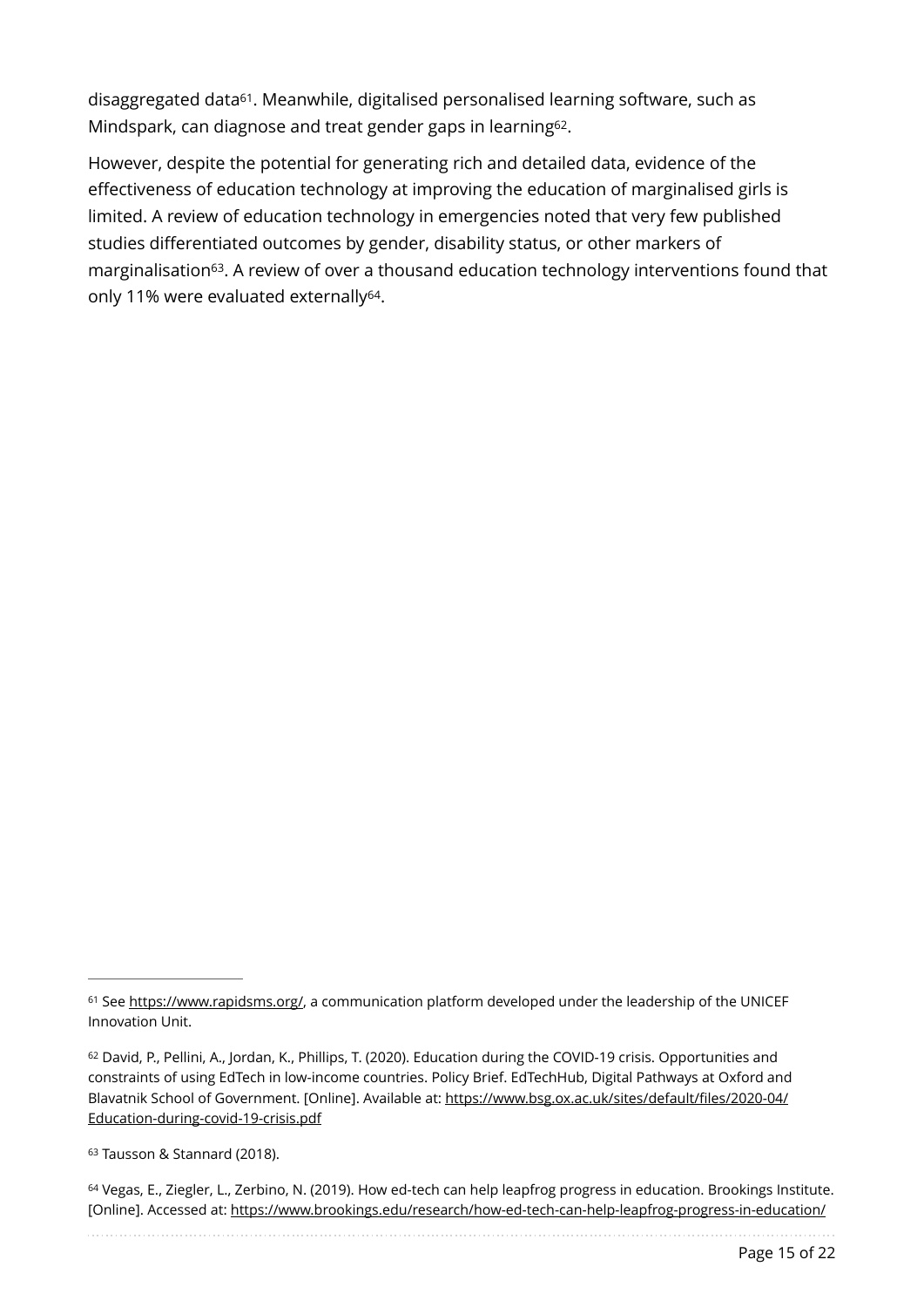# **Recommendations for policymakers**

## **1. Protection of marginalised girls is an urgent priority in the current crisis, requiring a rapid and coordinated response from education, health and social protection services.**

There is extensive evidence that school attendance has a powerful protective effect on adolescent girls and is strongly linked to reductions in early pregnancy and child marriage. In the context of school closures, policymakers need to consider how the protective functions of schools can be achieved through alternative services. These services need to be provided as a matter of urgency in order to avoid millions of girls dropping out of school. Emergency responses need to directly address the increased risks – for example, through SRHR education and services, phone calls, text messages and home visits from health and social workers – and making channels such as hotlines available, through which girls can seek help. However, policymakers also need to acknowledge the other routes through which schools confer protection on girls. Beyond providing girls with basic knowledge and literacy, numeracy and life skills, schools also provide the main route to gaining qualifications and skills for employment, giving girls and their guardians a strong economic rationale for delaying childbearing and marriage and continuing their education. It is therefore important that education programmes, which allow continuity of learning and are aligned to the national curriculum, are made available to all girls as soon as possible. Education should be viewed an integral part of any emergency protection response for girls.

## **2. Addressing economic barriers to education is a vital first step in ensuring that girls have access to learning.**

Policymakers should consider the use of cash transfers to the poorest households as a mechanism to protect girls and facilitate their access to out-of-school learning opportunities. Where cash transfers were provided on the condition of school attendance, they should be maintained during school closure in order to limit the economic shocks experienced by households and to signal to that girls should be supported to continue to participate in education at home. Policymakers also need to consider how to ensure that access to distance education programmes does not incur additional user costs, for example, by considering the costs of electricity, devices and data. Households – and the girls themselves – need to be made aware of the economic advantages of continuing their education. Awareness-raising programmes on education services available during school closures should make these economic returns to girls' education explicit.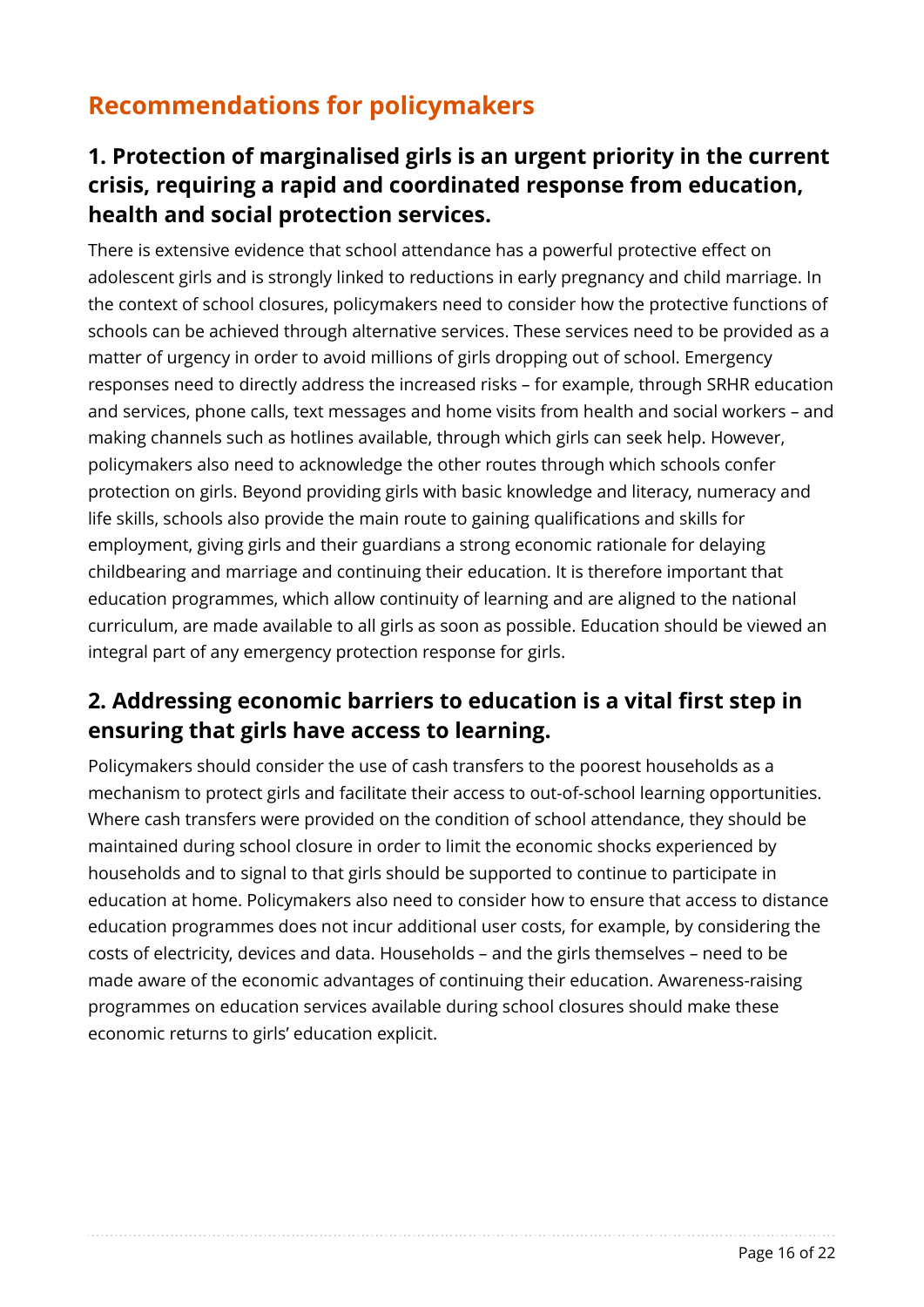# **3. Policymakers need to consider how they can provide safe spaces – either virtual or physical – for girls, for protection and learning during school closures.**

Schools provide a safe space where girls can learn together and offer each other social support. In the contexts of school closures, policymakers should support the development and use of virtual platforms where girls can interact and learn together, but they should have oversight of these platforms to ensure that they are safe for girls to engage with. In contexts where girls do not have access to social media, physical safe spaces (such as schools, religious buildings or outdoor spaces), should be considered, where girls can meet together at set times in small, local groups. Policymakers need to consider how lockdown regulations may need to be adapted to allow such meetings to take place, whilst limiting the risks of infection.

## **4. Distance education programmes need to be gender responsive.**

The design of distance education programmes, including content, pedagogical style, scheduling, and choice of presenters should be informed by the international evidence of how to effectively support girls' learning. Programmes also need to take gendered barriers to learning at home into consideration. These barriers are likely to be highly contextual. Those working at the national level to design distance education solutions should consult with local women's and adolescent rights groups, as well as with local organisations with experience of delivering home- and community-based education for women and girls, in order to fully understand the gendered barriers and how they can be overcome. The choice of which media to use should also be informed by local context and data on girls' access to different forms of education technology.

## **5. Education responses need to consider the extent to which marginalised girls are able to access educational technology for quality, interactive education.**

Distance education programmes reliant on any form of technology need to ensure that girls either have direct access to the technology or are provided with no-tech alternatives. Options to consider include:

- ensuring that households that already have access to the relevant technology are aware of the learning opportunities available and of the importance of supporting girls' education at home;
- putting relevant education technology in the hands of girls at home;
- giving girls safe access to shared education technology facilities with social distancing and good sanitation;
- equipping local facilitators, through education technology, to facilitate learning for small local groups of girls.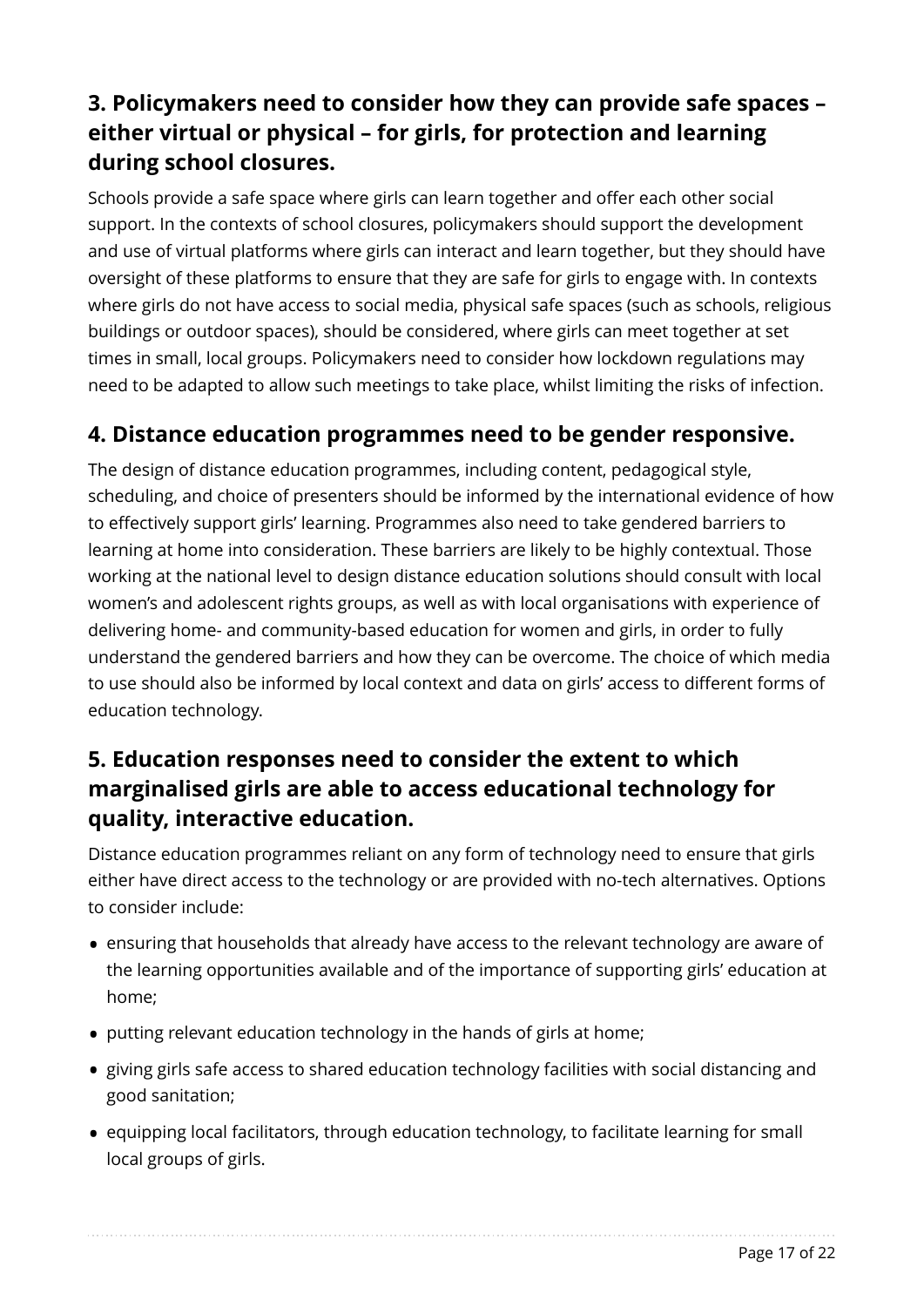## **6. Education technology distance learning programmes should integrate some form of direct contact with girls by a teacher, learning facilitator or other adult.**

This can be conducted through social media, phone calls, home visits or small local group sessions. Policymakers need to identify which professionals or volunteers are best placed to fulfil such a role. In some cases, it may be teachers, but the use of local volunteers, including members of local women's groups, youth groups and parent-teacher associations, should also be considered. Workers from other sectors who maintain regular contact with girls (such as social workers or community health workers) could serve as intermediaries between girls and their teachers in cases where teachers are unable to maintain direct contact.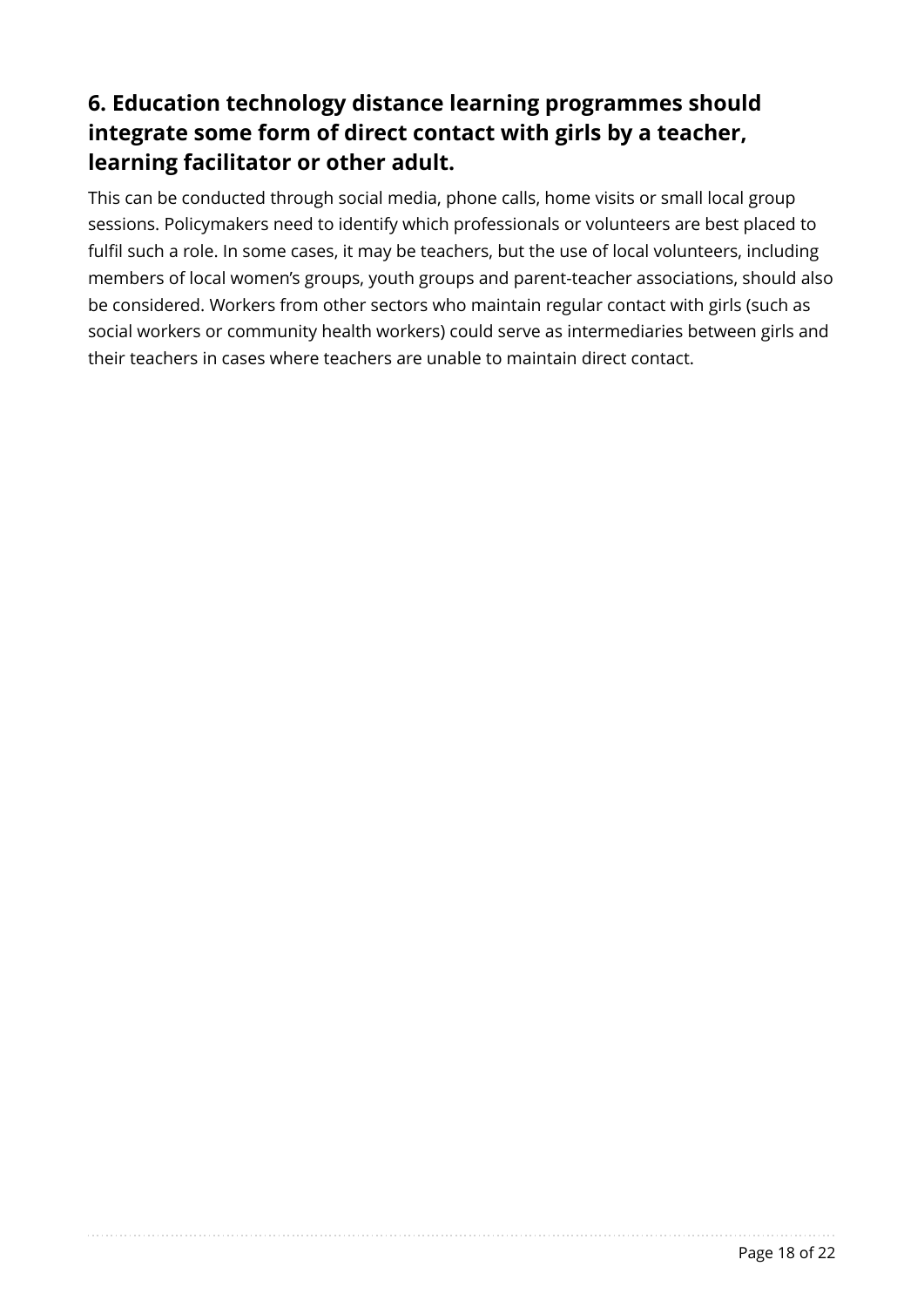## **Bibliography**

Abbott, G., Benvenue, L., Damain, S., Kramarae, C., Jepkemboi, G., and Strawn, C. (2007.) G*ender equity in the use of educational technology*. In S. Klein, et al. (Eds). *Handbook for achieving gender equity through education* (2nd ed., pp. 191-212). New York, United States: Taylor & Francis.

Albrectsen, A. & Giannini, S. (2020). *Covid-19 school closures around the world will hit girls hardest.* Plan International and UNESCO. Blog post. 31st March 2020. [Online]. Accessed at: [https://en.unesco.org/](https://en.unesco.org/news/covid-19-school-closures-around-world-will-hit-girls-hardest) [news/covid-19-school-closures-around-world-will-hit](https://en.unesco.org/news/covid-19-school-closures-around-world-will-hit-girls-hardest)[girls-hardest](https://en.unesco.org/news/covid-19-school-closures-around-world-will-hit-girls-hardest)

Alliance for Child Protection in Humanitarian Action (2019). *Minimum Standards for Child Protection in Humanitarian Action.* [\[Online\]. Accessed at: https://](https://emergency.unhcr.org/entry/80339/minimum-standards-for-child-protection-in-humanitarian-action) [emergency.unhcr.org/entry/80339/minimum](https://emergency.unhcr.org/entry/80339/minimum-standards-for-child-protection-in-humanitarian-action)[standards-for-child-protection-in-humanitarian-action](https://emergency.unhcr.org/entry/80339/minimum-standards-for-child-protection-in-humanitarian-action)

Bandiera, O, Buehren, N., Goldstein, M., Rasul, I. & Smurra, A. (2018). *The Economic Lives of Young Women in the Time of Ebola: Lessons from an Empowerment Program.* IGC Working Paper, No. F-39301-SLE-2. [Online]. Accessed at: [https://www.theigc.org/wp](https://www.theigc.org/wp-content/uploads/2018/06/Bandiera-et-al-2018-Working-Paper_rev-Dec-2018.pdf)[content/uploads/2018/06/Bandiera-et-al-2018-](https://www.theigc.org/wp-content/uploads/2018/06/Bandiera-et-al-2018-Working-Paper_rev-Dec-2018.pdf) [Working-Paper\\_rev-Dec-2018.pdf](https://www.theigc.org/wp-content/uploads/2018/06/Bandiera-et-al-2018-Working-Paper_rev-Dec-2018.pdf)

British Broadcasting Corporation (BBC). (2020). *Sierra Leone overturns ban on pregnant schoolgirls*. BBC news article, 30th March 2020 [https://www.bbc.co.uk/news/](https://www.bbc.co.uk/news/world-africa-52098230) [world-africa-52098230](https://www.bbc.co.uk/news/world-africa-52098230)

Broadband Commission (2019). *Child Online Safety: Minimizing the Risk of Violence, Abuse and Exploitation Online.* Final Report. Broadband Commission. [Online]. [Accessed at: https://broadbandcommission.org/](https://broadbandcommission.org/Documents/working-groups/ChildOnlineSafety_Report.pdf) [Documents/working-groups/](https://broadbandcommission.org/Documents/working-groups/ChildOnlineSafety_Report.pdf) [ChildOnlineSafety\\_Report.pdf](https://broadbandcommission.org/Documents/working-groups/ChildOnlineSafety_Report.pdf)

Bruce, J. (2016). *The difficulties of 'living while girl'*. Journal of virus eradication, 2(3), 177. [Online]. [Accessed at: https://www.ncbi.nlm.nih.gov/pmc/](https://www.ncbi.nlm.nih.gov/pmc/articles/PMC4967971/) [articles/PMC4967971/](https://www.ncbi.nlm.nih.gov/pmc/articles/PMC4967971/) 

Care and International Rescue Committee (2020). *Global Rapid Gender Analysis For COVID-19*. [Online]. Accessed at: [https://inee.org/system/](https://inee.org/system/files/resources/globalrgacovidrdm33120final.pdf)files/ [resources/globalrgacovidrdm33120](https://inee.org/system/files/resources/globalrgacovidrdm33120final.pdf)final.pdf

Chuang, E., Mensch, B., Psaki, S., Haberland, N., Kozak, M. (2019). P*ROTOCOL: Policies and interventions to remove gender-related barriers to girls' school participation and learning in low- and middle-income countries.* A systematic review of evidence. Campbell Systematic Reviews. 2019; 15:e1047. [https://doi.org/](https://doi.org/10.1002/cl2.1047) [10.1002/cl2.1047](https://doi.org/10.1002/cl2.1047) 

Cornish-Spencer, D. (2020). *Girls' Education Challenge. Keeping in contact with girls COVID-19 Communication and Safeguarding Guidance.* Social Development Direct, on behalf of the Girls' Education Challenge. [Online]. Accessed at: https://dfi[d-gec-api.s3.amazonaws.com/](https://dfid-gec-api.s3.amazonaws.com/production/assets/36/GEC_Keeping_in_Contact_with_Girls_-_COVID-19_guidance.pdf) [production/assets/36/](https://dfid-gec-api.s3.amazonaws.com/production/assets/36/GEC_Keeping_in_Contact_with_Girls_-_COVID-19_guidance.pdf) [GEC\\_Keeping\\_in\\_Contact\\_with\\_Girls\\_-](https://dfid-gec-api.s3.amazonaws.com/production/assets/36/GEC_Keeping_in_Contact_with_Girls_-_COVID-19_guidance.pdf)

[\\_COVID-19\\_guidance.pdf](https://dfid-gec-api.s3.amazonaws.com/production/assets/36/GEC_Keeping_in_Contact_with_Girls_-_COVID-19_guidance.pdf)

Dahya, N. (2016). *Education in conflict and Crisis: how can technology make a difference? A Landscape Review.* Deutsche Gesellschaft für Internationale Zusammenarbeit (GIZ); Bonn. [Online]. Access at: [https://inee.org/system/](https://inee.org/system/files/resources/20160303_Landscape_Review_ICT4E_in_Conflict_and_Crisis.pdf)files/resources/ 20160303 Landscape Review ICT4E in Conflict and C [risis.pdf](https://inee.org/system/files/resources/20160303_Landscape_Review_ICT4E_in_Conflict_and_Crisis.pdf) 

David, P., Pellini, A., Jordan, K., Phillips, T. (2020). *Education during the COVID-19 crisis. Opportunities and constraints of using EdTech in low-income countries.* Policy Brief. EdTechHub, Digital Pathways at Oxford and Blavatnik School of Government. [Online]. [Available at: https://www.bsg.ox.ac.uk/sites/default/](https://www.bsg.ox.ac.uk/sites/default/files/2020-04/Education-during-covid-19-crisis.pdf) fi[les/2020-04/Education-during-covid-19-crisis.pdf](https://www.bsg.ox.ac.uk/sites/default/files/2020-04/Education-during-covid-19-crisis.pdf) 

Doocy, S. and Tappis, H. (2016). *Cash based approaches in humanitarian emergencies: a systematic review.* 3ie Systematic Review Report 28. London: International Initiative for Impact Evaluation (3ie)

Education Development Trust (2020). *Covid 19 response plan for Wasichana Wote Wafaulu (Girls Education Challenge transition project in Kenya)*. [Online]. Accessed at: [https://](https://www.educationdevelopmenttrust.com/our-research-and-insights/case-studies/wasichana-wetu-wafaulu-gec-kenya) [www.educationdevelopmenttrust.com/our-research](https://www.educationdevelopmenttrust.com/our-research-and-insights/case-studies/wasichana-wetu-wafaulu-gec-kenya)[and-insights/case-studies/wasichana-wetu-wafaulu](https://www.educationdevelopmenttrust.com/our-research-and-insights/case-studies/wasichana-wetu-wafaulu-gec-kenya)[gec-kenya](https://www.educationdevelopmenttrust.com/our-research-and-insights/case-studies/wasichana-wetu-wafaulu-gec-kenya)

Girl Effect and Vodafone Foundation (2018). *Real girls, real lives, connected. Using mobile phones to reach girls.* Full report. [Online]. Accessed at: [https://](https://static1.squarespace.com/static/5b8d51837c9327d89d936a30/t/5bbe7cbe9140b7d43f282e21/1539210748592/GE_VO_Executive+Summary+Report.pdf) [static1.squarespace.com/static/](https://static1.squarespace.com/static/5b8d51837c9327d89d936a30/t/5bbe7cbe9140b7d43f282e21/1539210748592/GE_VO_Executive+Summary+Report.pdf) [5b8d51837c9327d89d936a30/t/](https://static1.squarespace.com/static/5b8d51837c9327d89d936a30/t/5bbe7cbe9140b7d43f282e21/1539210748592/GE_VO_Executive+Summary+Report.pdf) [5bbe7cbe9140b7d43f282e21/1539210748592/](https://static1.squarespace.com/static/5b8d51837c9327d89d936a30/t/5bbe7cbe9140b7d43f282e21/1539210748592/GE_VO_Executive+Summary+Report.pdf) [GE\\_VO\\_Executive+Summary+Report.pdf](https://static1.squarespace.com/static/5b8d51837c9327d89d936a30/t/5bbe7cbe9140b7d43f282e21/1539210748592/GE_VO_Executive+Summary+Report.pdf)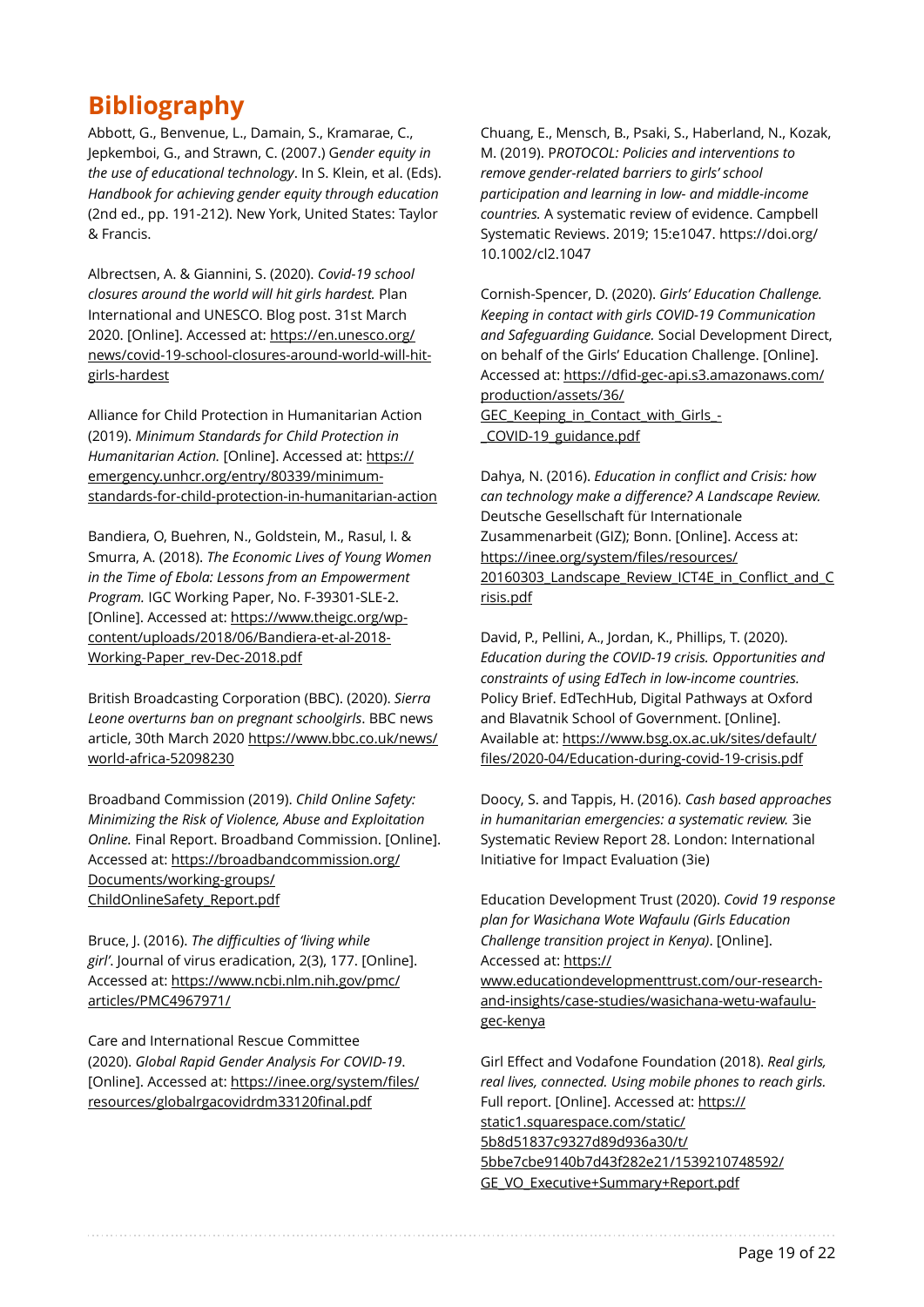Hallgarten, J. (2020). *Evidence to mitigate the negative impacts of past disease outbreaks.* K4D Helpdesk Report 793, Reading, UK: Education Development Trust

INEE (2020). *Gender and Education during COVID-19.* [Webinar 4th May 2020. Accessed at: https://inee.org/](https://inee.org/resources/gender-and-education-during-covid-19) [resources/gender-and-education-during-covid-19](https://inee.org/resources/gender-and-education-during-covid-19) 

International Telecommunications Union (2020). *Measuring digital development facts and figures 2019.* [Online]. Access at: [https://www.itu.int/en/ITU-D/](https://www.itu.int/en/ITU-D/Statistics/Documents/facts/FactsFigures2019.pdf) [Statistics/Documents/facts/FactsFigures2019.pdf](https://www.itu.int/en/ITU-D/Statistics/Documents/facts/FactsFigures2019.pdf)

Ippoliti, N. B., & L'Engle, K. (2017) *Meet us on the phone: mobile phone programs for adolescent sexual and reproductive health in low-to-middle income countries*. Reproductive health, 14(1), 11 Accessed at: [https://reproductive-health](https://reproductive-health-journal.biomedcentral.com/track/pdf/10.1186/s12978-016-0276-z)[journal.biomedcentral.com/track/pdf/10.1186/](https://reproductive-health-journal.biomedcentral.com/track/pdf/10.1186/s12978-016-0276-z) [s12978-016-0276-z](https://reproductive-health-journal.biomedcentral.com/track/pdf/10.1186/s12978-016-0276-z)

Khan, A., Ahmad, F., & Malik, M. (2017). *Use of digital game based learning and gamification in secondary school science: The effect on student engagement, learning and gender difference.* Education and Information Technologies, 22(6), 2767-2804.

Fry, L., & Lei, P. (2020). *Girls' education and COVID-19: What past shocks can teach us about mitigating the impact of pandemics*. Malala Fund. [Online]. Accessed [at: https://downloads.ctfassets.net/0oan5gk9rgbh/](https://downloads.ctfassets.net/0oan5gk9rgbh/6TMYLYAcUpjhQpXLDgmdIa/dd1c2ad08886723cbad85283d479de09/GirlsEducationandCOVID19_MalalaFund_04022020.pdf) [6TMYLYAcUpjhQpXLDgmdIa/](https://downloads.ctfassets.net/0oan5gk9rgbh/6TMYLYAcUpjhQpXLDgmdIa/dd1c2ad08886723cbad85283d479de09/GirlsEducationandCOVID19_MalalaFund_04022020.pdf) [dd1c2ad08886723cbad85283d479de09/](https://downloads.ctfassets.net/0oan5gk9rgbh/6TMYLYAcUpjhQpXLDgmdIa/dd1c2ad08886723cbad85283d479de09/GirlsEducationandCOVID19_MalalaFund_04022020.pdf) [GirlsEducationandCOVID19\\_MalalaFund\\_04022020.pdf](https://downloads.ctfassets.net/0oan5gk9rgbh/6TMYLYAcUpjhQpXLDgmdIa/dd1c2ad08886723cbad85283d479de09/GirlsEducationandCOVID19_MalalaFund_04022020.pdf)

Leslie Steeves, H., & Kwami, J. (2017). I*nterrogating Gender Divides in Technology for Education and Development: The Case of the One Laptop per Child Project in Ghana.* Studies in Comparative International Development, 52(2), 174-192.

Lloyd, C.B., and Young, J. (2009). *New Lessons: The Power of Educating Adolescent Girls—A Girls Count Report on Adolescent Girls*. New York: Population Council.

Marcus, R., & Harper, C. (2015). *Communications to change discriminatory gender norms affecting adolescent girls.* ODI. [\[Online\]. Accessed at: \[https://www.odi.org/](https://www.odi.org/sites/odi.org.uk/files/odi-assets/publications-opinion-files/9808.pdf) sites/odi.org.uk/fi[les/odi-assets/publications-opinion](https://www.odi.org/sites/odi.org.uk/files/odi-assets/publications-opinion-files/9808.pdf)fi[les/9808.pdf](https://www.odi.org/sites/odi.org.uk/files/odi-assets/publications-opinion-files/9808.pdf)[\]\(https://www.odi.org/sites/odi.org.uk/](https://www.odi.org/sites/odi.org.uk/files/odi-assets/publications-opinion-files/9808.pdf%25E2%2580%25AF) fi[les/odi-assets/publications-opinion-](https://www.odi.org/sites/odi.org.uk/files/odi-assets/publications-opinion-files/9808.pdf%25E2%2580%25AF)files/ [9808.pdf%25E2%2580%25AF\)](https://www.odi.org/sites/odi.org.uk/files/odi-assets/publications-opinion-files/9808.pdf%25E2%2580%25AF)

Mason-Jones, AJ., Sinclair, D, Mathews, C., Kagee, A., Hillman, A., Lombard, C. (2016). *School-based interventions for preventing HIV, sexually transmitted infections, and pregnancy in adolescents*. Cochrane Database of Systematic Reviews 2016, Issue 11. Art. No.: CD006417. DOI: 10.1002/14651858.CD006417.pub3.

McQueston, K., Rachel Silverman,R., Glassman, A. (2012). *Adolescent Fertility in Low- and Middle-Income Countries: Effects and Solutions.* CGD Working Paper 295. Washington, D.C.: Center for Global Development.

Muralidharan, K., Singh, A. & Ganimian, A.J. (2019). *Disrupting education? Experimental evidence on technology-aided instruction in India.* American Economic Review, 109(4), 1426–60

O'Donnell, M., Akmal, M., Hares, S. (2020). *A New Survey on the Risks of School Closures for Girls.* Centre for Global Development. Blog Post. [Online]. Accessed at: [https://www.cgdev.org/blog/new-survey-risks-school](https://www.cgdev.org/blog/new-survey-risks-school-closures-girls)[closures-girls](https://www.cgdev.org/blog/new-survey-risks-school-closures-girls)

Office of the Special Representative of the Secretary-General on Violence against Children (2014). *Releasing children's potential and minimizing risks ICTs, the Internet and violence against children.* [Online]. Accessed at: [https://violenceagainstchildren.un.org/sites/](https://violenceagainstchildren.un.org/sites/violenceagainstchildren.un.org/files/documents/publications/6._releasing_childrens_potential_and_minimizing_risks_icts_fa_low_res.pdf) [violenceagainstchildren.un.org/](https://violenceagainstchildren.un.org/sites/violenceagainstchildren.un.org/files/documents/publications/6._releasing_childrens_potential_and_minimizing_risks_icts_fa_low_res.pdf)files/documents/ [publications/](https://violenceagainstchildren.un.org/sites/violenceagainstchildren.un.org/files/documents/publications/6._releasing_childrens_potential_and_minimizing_risks_icts_fa_low_res.pdf)

6. releasing childrens potential and minimizing risks [\\_icts\\_fa\\_low\\_res.pdf](https://violenceagainstchildren.un.org/sites/violenceagainstchildren.un.org/files/documents/publications/6._releasing_childrens_potential_and_minimizing_risks_icts_fa_low_res.pdf) 

Tauson, M. & Stannard, L. (2018). *EdTech for Learning in Emergencies and Displaced Settings. A Rigorous Review and Narrative.* Synthesis Save the Children UK; London. [Online]. Accessed at: [https://](https://resourcecentre.savethechildren.net/node/13238/pdf/edtech-learning.pdf) [resourcecentre.savethechildren.net/node/13238/pdf/](https://resourcecentre.savethechildren.net/node/13238/pdf/edtech-learning.pdf) [edtech-learning.pdf](https://resourcecentre.savethechildren.net/node/13238/pdf/edtech-learning.pdf)

Pitchford, N.J., Chigeda, A. & Hubber, P.J. (2019). *Interactive apps prevent gender discrepancies in earlygrade mathematics in a low-income country in Sub-Sahara Africa.* Developmental Science, 22(5), e12864. DOI: 10.1111/desc.12864

Plan International (2019). *Left Out Left Behind: adolescent girls' secondary education in crisis.* Plan International UK; London. [Online]. Accessed at: [https://www.planinternational.nl/uploaded/](https://www.planinternational.nl/uploaded/2019/06/Left-out-Left-behind-report.pdf?x65987) [2019/06/Left-out-Left-behind-report.pdf?x65987](https://www.planinternational.nl/uploaded/2019/06/Left-out-Left-behind-report.pdf?x65987)

Plan International (2013). *State of the World's girls report 2013: in double jeopardy: girls and disasters.* London: Plan International.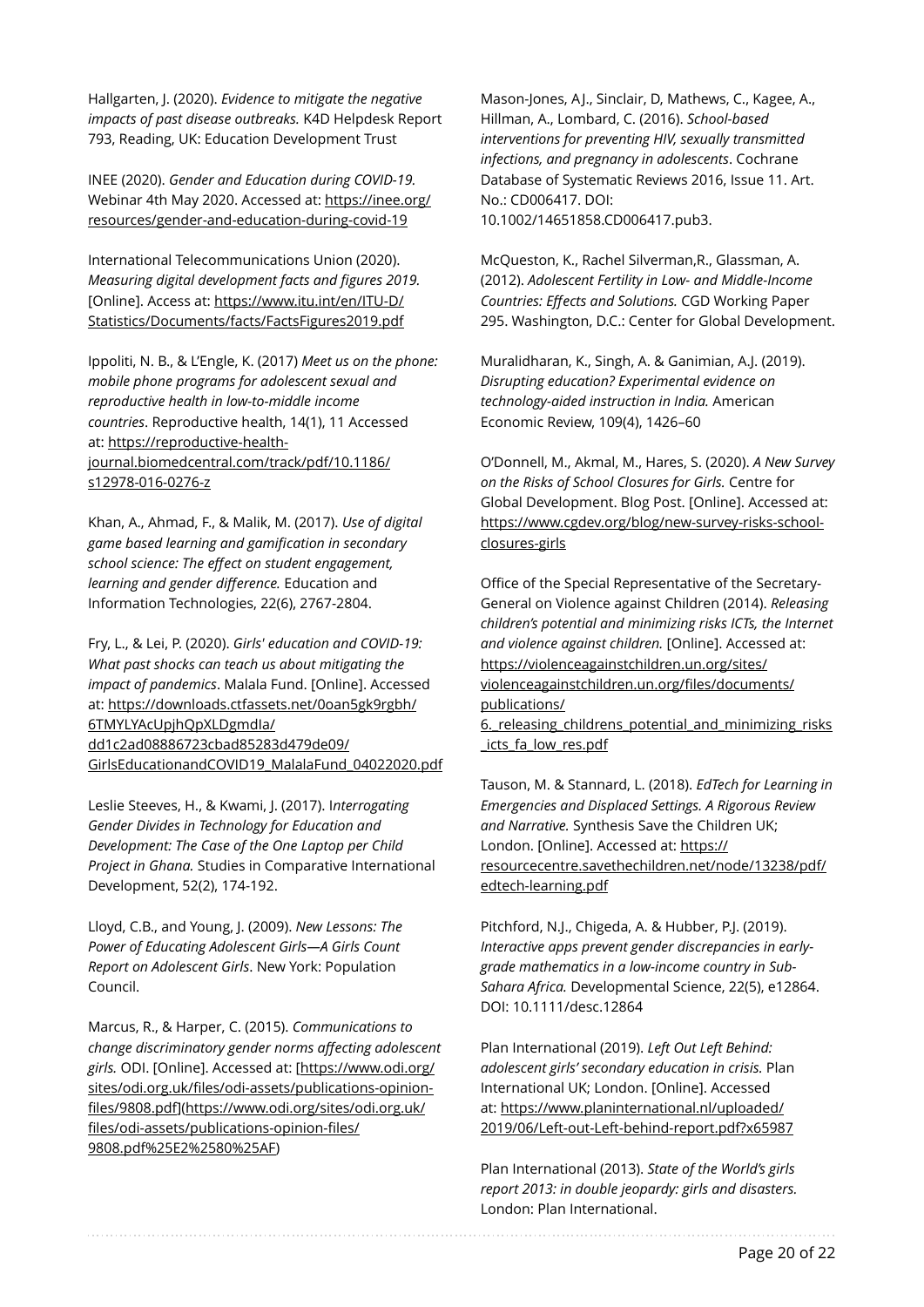Postles, C., Moore, K., Reilly, A., Naylor, R. (2013). *Girls' Learning: Investigating the classroom practice that promote girls' learning.* Plan International UK; London. [\[Online\]. Accessed at: https://plan-international.org/](https://plan-international.org/publications/girls-learning-investigating-classroom-practices-promote-girls-learning) [publications/girls-learning-investigating-classroom](https://plan-international.org/publications/girls-learning-investigating-classroom-practices-promote-girls-learning)[practices-promote-girls-learning](https://plan-international.org/publications/girls-learning-investigating-classroom-practices-promote-girls-learning)

Psaki, S., McCarthy, K., & Mensch, B. (2018). *Measuring Gender Equality in Education: Lessons from Trends in 43 Countries.* Population and Development Review, 44(1), 117-142.

Rafaeli, T. (2020a). *The link between girls' life skills intervention in emergencies and their return to education post-crisis and prevention of unwanted pregnancies and early marriage.* K4D Helpdesk Report 520. Brighton, UK: Institute of Development Studies.

Rafaeli, T. (2020b). *Girl focused life skills interventions at a distance.* K4D Helpdesk Report 520. Brighton, UK: Institute of Development Studies.

Salem, H., (2018). *The Transitions Adolescent Girls Face: Education in Conflict-Affected Settings.* Literature Review. REAL Centre, University of Cambridge.<https://doi.org/> 10.5281/zenodo.1247332

Snilstveit, B., Stevenson, J., Phillips, D., Vojtkova, M., Gallagher, E., Schmidt, T., Jobse, H., Geelen, M., Pastorello, M., and Eyers, J. (2015). *Interventions for improving learning outcomes and access to education in low- and middle- income countries: a systematic review.* 3ie Systematic Review 24. London: International Initiative for Impact Evaluation (3ie).

Sperling, G. & Winthrop, R. (2015). *What works in girls' education: evidence for the world's best investment.* Washington: Brookings Institution. [Online]. Accessed [at: https://www.brookings.edu/wp-content/uploads/](https://www.brookings.edu/wp-content/uploads/2016/07/What-Works-in-Girls-Educationlowres.pdf) [2016/07/What-Works-in-Girls-Educationlowres.pdf](https://www.brookings.edu/wp-content/uploads/2016/07/What-Works-in-Girls-Educationlowres.pdf) 

Sugg, C. (2014). *Making Waves: Media's Potential for Girls in the Global South.* London: BBC Media Action. [Online]. Accessed at: [http://downloads.bbc.co.uk/](http://downloads.bbc.co.uk/mediaaction/pdf/policybriefing/media_potential_for_girls.pdf) [mediaaction/pdf/policybrie](http://downloads.bbc.co.uk/mediaaction/pdf/policybriefing/media_potential_for_girls.pdf)fing/ [media\\_potential\\_for\\_girls.pdf](http://downloads.bbc.co.uk/mediaaction/pdf/policybriefing/media_potential_for_girls.pdf)

Tauson, M. & Stannard, L. (2018). *EdTech for Learning in Emergencies and Displaced Settings. A Rigorous Review and Narrative.* Synthesis Save the Children UK; London. [Online]. Accessed at: [https://](https://resourcecentre.savethechildren.net/node/13238/pdf/edtech-learning.pdf) [resourcecentre.savethechildren.net/node/13238/pdf/](https://resourcecentre.savethechildren.net/node/13238/pdf/edtech-learning.pdf) [edtech-learning.pdf](https://resourcecentre.savethechildren.net/node/13238/pdf/edtech-learning.pdf)

UNESCO (2020). *Covid-19 education response webinar: addressing the gender dimension of COVID-related school closures.* Synthesis report. 3rd April 2020. [Online]. Accessed at: [https://apa.sdg4education2030.org/sites/](https://apa.sdg4education2030.org/sites/apa.sdg4education2030.org/files/2020-04/UNESCO%20COVID-19%20webinar-Addressing%20the%20gender%20dimensions%20of%20school%20closures.pdf) [apa.sdg4education2030.org/](https://apa.sdg4education2030.org/sites/apa.sdg4education2030.org/files/2020-04/UNESCO%20COVID-19%20webinar-Addressing%20the%20gender%20dimensions%20of%20school%20closures.pdf)files/2020-04/ [UNESCO%20COVID-19%20webinar-](https://apa.sdg4education2030.org/sites/apa.sdg4education2030.org/files/2020-04/UNESCO%20COVID-19%20webinar-Addressing%20the%20gender%20dimensions%20of%20school%20closures.pdf)[Addressing%20the%20gender%20dimensions%20of%](https://apa.sdg4education2030.org/sites/apa.sdg4education2030.org/files/2020-04/UNESCO%20COVID-19%20webinar-Addressing%20the%20gender%20dimensions%20of%20school%20closures.pdf) [20school%20closures.pdf](https://apa.sdg4education2030.org/sites/apa.sdg4education2030.org/files/2020-04/UNESCO%20COVID-19%20webinar-Addressing%20the%20gender%20dimensions%20of%20school%20closures.pdf)

UNESCO (2020b). *Health & nutrition during home learning. UNESCO COVID-19 Education Response Education Sector issue notes 1-1.* [Online]. Accessed at: [http://www.iesalc.unesco.org/en/wp-content/uploads/](http://www.iesalc.unesco.org/en/wp-content/uploads/2020/04/UNESCO-COVID-19-Education-Issue-Note-1.1-health-and-nutrition.pdf) [2020/04/UNESCO-COVID-19-Education-Issue-Note-1.1](http://www.iesalc.unesco.org/en/wp-content/uploads/2020/04/UNESCO-COVID-19-Education-Issue-Note-1.1-health-and-nutrition.pdf) [health-and-nutrition.pdf](http://www.iesalc.unesco.org/en/wp-content/uploads/2020/04/UNESCO-COVID-19-Education-Issue-Note-1.1-health-and-nutrition.pdf)

UNESCO (2018). *A lifeline to learning. Leveraging technology to support education for refugees.* [Online]. Accessed at: [https://unesdoc.unesco.org/ark:/48223/](https://unesdoc.unesco.org/ark:/48223/pf0000261278) [pf0000261278](https://unesdoc.unesco.org/ark:/48223/pf0000261278) 

UNICEF (2020). *Five Actions for Gender Equality in the COVID-19 Response.* UNICEF technical note. [Online]. Accessed at: [https://www.unicef.org/media/66306/](https://www.unicef.org/media/66306/file/Five%20Actions%20for%20Gender%20Equality%20in%20the%20COVID-19%20Response:%20UNICEF%20Technical%20Note.pdf)file/ [Five%20Actions%20for%20Gender%20Equality%20in%](https://www.unicef.org/media/66306/file/Five%20Actions%20for%20Gender%20Equality%20in%20the%20COVID-19%20Response:%20UNICEF%20Technical%20Note.pdf) [20the%20COVID-19%20Response:](https://www.unicef.org/media/66306/file/Five%20Actions%20for%20Gender%20Equality%20in%20the%20COVID-19%20Response:%20UNICEF%20Technical%20Note.pdf) [%20UNICEF%20Technical%20Note.pdf](https://www.unicef.org/media/66306/file/Five%20Actions%20for%20Gender%20Equality%20in%20the%20COVID-19%20Response:%20UNICEF%20Technical%20Note.pdf)

UNICEF (2013). *Back to School Guide – Evidence-Based Strategies to Resume Education in Emergencies and Post-Crisis Transition.* [Online]. Accessed at: [https://](https://reliefweb.int/sites/reliefweb.int/files/resources/UNICEF_Back_To_School_Guide_2013.pdf) [reliefweb.int/sites/reliefweb.int/](https://reliefweb.int/sites/reliefweb.int/files/resources/UNICEF_Back_To_School_Guide_2013.pdf)files/resources/ [UNICEF\\_Back\\_To\\_School\\_Guide\\_2013.pdf](https://reliefweb.int/sites/reliefweb.int/files/resources/UNICEF_Back_To_School_Guide_2013.pdf)

Unterhalter, E., North, A., Arnot, M., Lloyd, C., Moletsane, L., Murphy-Graham, E., Parkes, J., Saito, M. (2014). *Interventions to enhance girls' education and gender equality. Education Rigorous Literature Review.* Department for International Development

USAID (2020). D*elivering Distance Learning in Emergencies: A Review of Evidence and Best Practice.* [\[Online\]. Available at: https://www.edu-links.org/sites/](https://www.edu-links.org/sites/default/files/media/file/DELIVERING%20DISTANCE%20LEARNING%20IN%20EMERGENCIES.pdf) default/fi[les/media/](https://www.edu-links.org/sites/default/files/media/file/DELIVERING%20DISTANCE%20LEARNING%20IN%20EMERGENCIES.pdf)file/ [DELIVERING%20DISTANCE%20LEARNING%20IN%20EM](https://www.edu-links.org/sites/default/files/media/file/DELIVERING%20DISTANCE%20LEARNING%20IN%20EMERGENCIES.pdf) [ERGENCIES.pdf](https://www.edu-links.org/sites/default/files/media/file/DELIVERING%20DISTANCE%20LEARNING%20IN%20EMERGENCIES.pdf)

Vegas, E., Ziegler, L., Zerbino, N. (2019). *How ed-tech can help leapfrog progress in education.* Brookings Institute. [Online]. Accessed at: [https://](https://www.brookings.edu/research/how-ed-tech-can-help-leapfrog-progress-in-education/) [www.brookings.edu/research/how-ed-tech-can-help](https://www.brookings.edu/research/how-ed-tech-can-help-leapfrog-progress-in-education/)[leapfrog-progress-in-education/](https://www.brookings.edu/research/how-ed-tech-can-help-leapfrog-progress-in-education/)